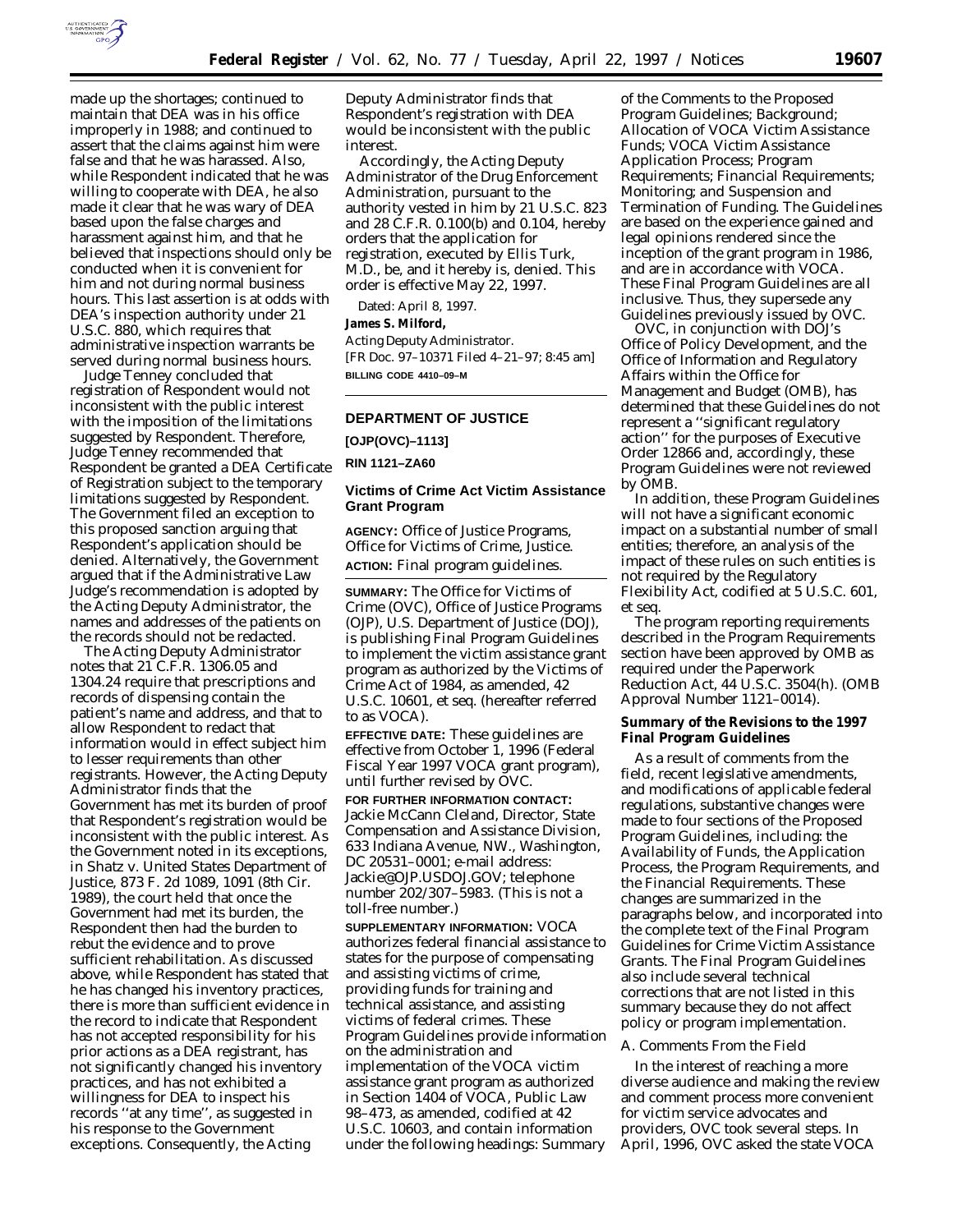victim assistance program administrators for their comments on the effective edition of the VOCA Victim Assistance Final Program Guidelines (published in October 27, 1995). On the basis of their comments and the suggestions of several other victim advocates, OVC developed Proposed VOCA Victim Assistance Program Guidelines. Throughout the year, the OVC Director and staff met individually and in groups with VOCA administrators and subgrantees to discuss revisions to the Guidelines. In November of 1996, OVC mailed copies of the Proposed Guidelines directly to all of the state VOCA victims assistance and victim compensation program administrators, as well to the representatives of approximately 20 national crime victim advocacy organizations. In early December, the Proposed Guidelines were posted on the OVC Website for review and comment by all interested parties. Finally, the Proposed Guidelines were published in the **Federal Register** on February 18, 1997.

Since last Spring, OVC has received approximately 90 recommendations, comments, and questions from VOCA administrators, victim service providers, representatives of national victim organizations, and other victim advocates via telephone, mail, fax, and e-mail. The vast majority of the comments supported the proposed changes to the Guidelines.

OVC received comments from experts in elder services that helped OVC redefine ''elder abuse'' and include specific direction regarding respite care for elders, emergency nursing home shelter for victims of elder abuse, and inclusion of adult care providers in community cooperation efforts. These comments were made by state and national organizations, including the U.S. Department of Health and Human Services Administration on Aging and the National Association of State Units on Aging.

OVC also received comments from state and national domestic violence organizations, such as the Pennsylvania Coalition Against Domestic Violence and AYUDA, supporting the proposal to expand VOCA-funded emergency legal assistance to include child custody and visitation when such assistance is from providers with a demonstrated history of advocacy on behalf of domestic violence victims.

All of the comments received were invaluable in helping OVC prepare the Final Victim Assistance Program Guidelines. A summary of the changes occurring as a result of comments from the field are listed below in the order in which they appear in the Final Program Guidelines.

1. Definition of Crime Victim To Include Financial Harm

In Section I., Background, the definition of crime victim has been modified to specifically include victims of financial exploitation. Although VOCA-funded programs cannot restore the financial losses suffered by victims of fraud, victims are eligible for the counseling, criminal justice advocacy, and other support services offered by VOCA-funded victim assistance programs.

2. Training of Adult Protective Services Personnel

The section on the VOCA Victim Assistance Application Process (III.B.2.c.), which lists allowable uses of the administrative cost provision, has been modified to specifically include training for aging and adult protective service providers.

3. Submission of Administrative Cost Provision Budget

Previous editions of the Guidelines required state grantees to submit a budget itemizing projected administrative fund expenditures and a statement describing the types of activities they would support and how the expenditure was expected to improve the administration of the VOCA program.

The State Grantee Application Process section (III.B.2.), which describes the administrative cost provision, has been modified to lessen the burden on state grantees. Those states that use administrative funds must submit a statement to OVC that reports only the amount of the total grant that will be used as administrative funds. A special condition will be added to the award document, and periodic OJP financial reviews will be conducted to ensure states' compliance with the Program Guidelines and OJP Financial Guide to determine whether administrative funds have been used for allowable purposes.

4. Training for Non-VOCA Funded Personnel

The State Grantee Application Process section (III.C.), which outlines the allowable use of training funds, has been expanded to specifically include non-VOCA funded staff in addition to VOCA-funded personnel.

5. Submission of Training Cost Provision Budget

In previous editions of the Guidelines, state grantees were required to submit a budget itemizing projected training

expenses and a statement describing the needs of the providers and the goals of the training. The section on the State Grantee Application Process (III.C.), has been modified to lessen the burden on states. States using the VOCA training funds must only report the amount of the total grant that will be used for training. States still must comply with OVC the 20% match requirement and other guidance defining allowable uses for training funds.

6. Definition of Victims of Federal Crime

In response to requests for clarification, the Program Requirements section (IV.A.4.), has been modified to include a definition of ''victims of federal crime.'' For the purposes of this program, a victim of federal crime is a victim of an offense that violates a federal criminal statute or regulation. Federal crimes also include crimes that occur in an area where the federal government has jurisdiction, such as Indian reservations, some national parks, some federal buildings, and military installations.

### 7. Definition of Elder Abuse

The Program Requirements section (IV.A.4.) describing grantee eligibility requirements, has been modified so that the definition of ''elder abuse'' now focuses on describing the offense, rather than on characterizing the victim. Hence, the definition, ''abuse of vulnerable adults,'' has been expanded to include ''the mistreatment of older persons through physical, sexual, or psychological violence; neglect; or economic exploitation and fraud.''

8. Identifying Underserved Victims of Crime

The Program Requirements section (IV.A.4.) describing the state grantee eligibility requirements, has been modified to encourage states to identify gaps in available services, not just by the types of crimes committed, but also by victims' demographic characteristics. Thus, these Final Guidelines ask grantees to examine the possibility that in a given state, ''underserved'' victims may also be defined by demographic characteristics such as their status as senior citizens, non-English speaking residents, disabled persons, members of racial or ethnic minorities, or by virtue of the fact that they are residents of rural or remote areas, or inner cities.

#### 9. Funding New Programs

There was confusion about OVC's intention regarding the funding of new crime victim programs. Hence, language has been added to Section IV, the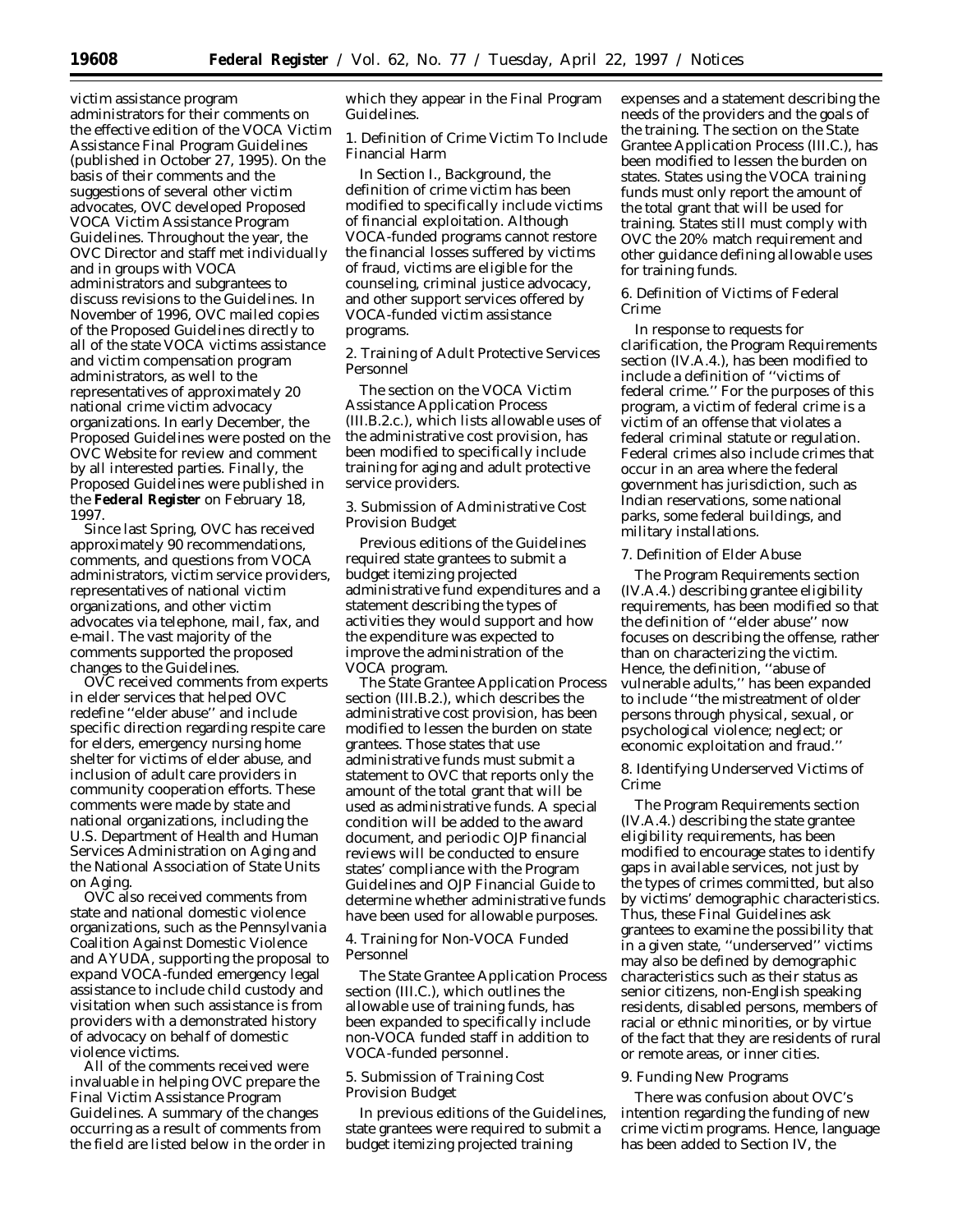Program Requirements (IV.B.3.), clarifying that new programs that have not yet demonstrated a record of providing services may be eligible to receive VOCA funding if they can demonstrate that 25–50 percent of their financial support comes from nonfederal sources. States are responsible for establishing the base level of nonfederal support required within the 25– 50 percent range.

#### 10. Funding Unfunded Mandates

Recently, many state legislatures have passed laws establishing important new rights for crime victims. OVC wishes to clarify that VOCA funds may be used for the purpose of implementing these laws. Therefore, restrictive language from the previous Guidelines has been eliminated. Please note that VOCA crime victim assistance funds still may not be used to supplant state and local funds that would otherwise be available for crime victim services.

11. Child Abuse and Adult Protective Service Agencies

Section IV., the Program Requirements section (IV.C.), which describes the criteria for eligible subrecipient organizations, has been modified to specifically include child abuse programs and treatment facilities and adult protective service agencies.

12. Legal Service Agencies or Programs With Records of Serving Victims of Domestic Violence

The Program Requirements section (IV.C.5.), which lists the local public agencies eligible to receive VOCA subgrant funds, has been modified to specifically include legal service agencies or programs with a demonstrated history of advocacy on behalf of domestic violence victims, including children.

#### 13. State Grantees as Subrecipients

Section IV., the Program Requirements (IV.C.5), has been modified with regard to subgrants to state grantees. Since the intention of the VOCA grant program is to support and enhance the crime victim services provided by community agencies, state grantees that meet the definition of an eligible subrecipient organization may not award themselves more than 10 percent of their annual VOCA award. This limitation applies to all states and territories, except for the Northern Mariana Islands, Guam, American Samoa, and the Republic of Palau.

14. Nursing Homes as Emergency Shelters

Under the Program Requirements section (IV.E.1.a.), which lists the allowable costs for direct services, the Guidelines have been modified to clarify that emergency shelter includes short-term nursing home shelter for elder abuse victims for whom no other safe, short-term residence is available.

# 15. Emergency Legal Assistance

The Program Requirements section (IV.E.1.a.), which lists the allowable services, activities, and costs at the subrecipient level, has been modified to allow subgrantees discretion in providing victims of domestic violence with legal assistance such as child custody and visitation proceedings ''when such actions are directly connected to family violence cases and are taken to ensure the health and safety of the victim.'' The allowable ''Contracts for Professional Services'' section (IV.E.2.g.) also has been modified to include assistance with emergency custody and visitation proceedings from providers with a demonstrated history of advocacy on behalf of domestic violence victims.

16. Cost of Respite Care

The Program Requirements, section (IV.E.1.c.), has been modified to specifically state that assistance with participation in criminal justice proceedings may include the cost of caring for a dependent adult when this enables a victim to attend court.

17. Cost of Restitution Advocacy on Behalf of Individuals

The Program Requirement section (IV.E.1.c.), has been modified to state clearly that restitution advocacy on behalf of specific crime victims is an allowable activity.

# 18. Restorative Justice

In many cases, victims are not familiar with the nature and availability of restorative justice programs. Therefore, the Program Requirements section (IV.E.1.h.), has been modified to clarify that restorative justice opportunities, where crime victims meet with perpetrators, are allowable, if such meetings are requested ''or voluntarily agreed to'' by the victim. In addition, since it is impossible to guarantee the therapeutic value of any activity, this section of the Guidelines has been further modified to state that restorative justice programs must have ''possible beneficial or'' therapeutic value to crime victims.

19. Allowable Costs for Making Services Accessible to Victims With Disabilities

The Program Requirements section (IV.E.2.d.), listing allowable ''nondirect'' costs and services, has been modified to clarify that VOCA funds may be used to purchase items such as braille equipment for the blind or TTY/ TTD machines for the deaf, or to make minor building improvements that make services more accessible to victims with disabilities. Additional guidance can be found in the Office of Justice Programs, Office of the Comptroller, *Financial Guide*.

20. Advanced Technologies

In the Program Requirements section (IV.E.2.f.), OVC offers the states clarification that all subrecipients receiving VOCA funds for advanced technologies such as computers and victim notification systems must meet the usual program eligibility requirements as set forth in the Guidelines.

21. Electronic Submission of Subgrant Award Reports

In the interest of meeting OVC's mandate to collect and maintain accurate and timely information on the disbursal of VOCA funds, the section describing the subgrant award report requirements (V.A.) has been modified. Beginning with the Federal Fiscal Year (FFY) 1997 VOCA grant award, state grantees are required to transmit their Subgrant Award Report information to OVC via the automated subgrant dial-in system within 90 days of the date of the subaward. Grantees can access the system without incurring a long distance telephone charge by utilizing the subgrant dial-in 1–800 number. OVC will no longer accept manual submission of the Subgrant Award Reports. States and territories outside of the continental U.S. are exempt from the requirement to use the subdial system, but these grantees must complete and submit the Subgrant Award Report form, OJP 7390/2A, for each VOCA subrecipient.

# *B. Legislative Changes*

1. The Antiterrorism and Effective Death Penalty Act of 1996 (Public Law 104– 132)

The Antiterrorism and Effective Death Penalty Act of 1996 (Public Law 104– 132) (hereafter, ''The Antiterrorism Act''), was signed into law on April 24, 1996. This legislation contained a number of victim related provisions that amended VOCA, including four provisions concerning the ''Availability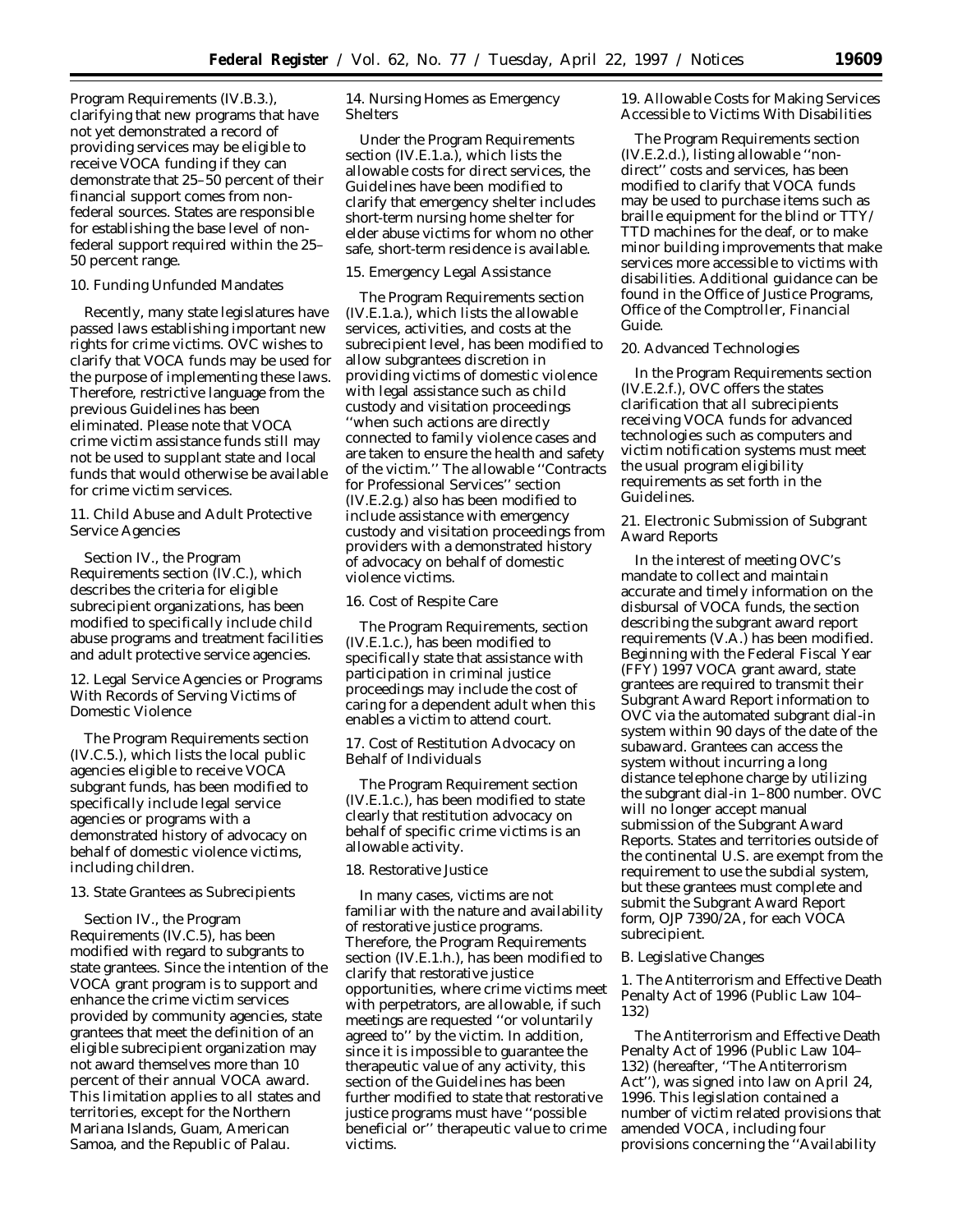of (VOCA victim assistance) Grant Funds.''

a. Higher Base Award (II.C.). The Antiterrorism Act increases the base amount for victim assistance grants from \$200,000 to \$500,000. The territories of Northern Mariana Islands, Guam, and American Samoa will continue to receive a base amount of \$200,000, with the Republic of Palau's share governed by the Compact of Free Association between the U.S. and the Republic of Palau.

b. OVC Reserve Fund (II.B.2.). The Antiterrorism Act authorizes the OVC Director to establish a reserve fund, up to \$50 million. Reserve fund monies may be used for supplemental grants to assist victims of terrorist acts or mass violence occurring within or outside the U.S. The OVC Director may award reserve funds to the following entities:

(1) States for providing compensation and assistance to their state residents, who, while outside of the borders of the U.S., become victims of a terrorist act or mass violence. The beneficiaries, however, cannot be persons who are already eligible for compensation under the Omnibus Diplomatic Security and Antiterrorism Act of 1986. Individuals covered under the Omnibus Diplomatic Security Act include those who are taken captive because of their relationship with the U.S. government as a member of the U.S. Civil Service, as well as other U.S. citizens, nationals, or resident aliens who are taken captive while rendering service to the U.S. similar to that of civil servants. Dependent family members of such persons also are covered under the Act.

(2) Eligible state crime victim compensation and assistance programs for providing compensation and emergency relief for the benefit of victims of terrorist acts or mass violence occurring within the U.S.

(3) U.S. Attorneys' Offices for use in coordination with state victim compensation and assistance efforts in providing relief to victims of terrorist acts or mass violence occurring within the U.S.

(4) Eligible state compensation and assistance programs to offset fluctuation in the funds during years in which the Fund decreases and additional monies are needed to stabilize funding for state programs.

c. Unobligated Grant Funds (II.B.4.). Beginning with FFY 1997 VOCA grants, funds not obligated by the end of the grant period, up to an annual national maximum of \$500,000, will be returned to the Fund, and not to the General Treasury, as was the practice in previous years. Returned funds in excess of \$500,000 in a given year shall

be returned to the Treasury. Once any portion of a state's grant is returned to the Fund, the funds must be redistributed according to the formula established by VOCA and the Proposed Program Guidelines. States are encouraged to monitor closely the expenditure of VOCA funds throughout the grant period to avoid returning grant monies to OVC and/or the Treasury.

d. Grant Period Extended (II.B.3.). The Antiterrorism Act extended the VOCA victim assistance grant period from the year of award plus one, to the year of award plus two. Subsequent legislation further extended the grant period to the year of award plus three.

#### 2. Omnibus Appropriations Act of 1997

The Omnibus Appropriations Act of 1997 (P.L. 104–208) was passed by Congress and signed into law by President Clinton in September, 1996. This Act further extended the grant period to the year of award plus three. This change is effective for all FFY 1997 grants. The Final Program Guidelines clarify that funds are available for obligation beginning October 1 of the year of the award, through September 30 of the FFY three years later. For example, grants awarded in November, 1996 (FFY 1997) are available for obligation beginning October 1, 1996 through September 30, 2000. This modification is contained in the ''Availability of Funds'' section (II.B.3) of the Final Program Guidelines.

### *C. Changes in Applicable Federal Regulations*

1. Mandatory Enrollment in U.S. Treasury Department's Automated Clearing House (ACH) Vendor Express Program

In accordance with the Debt Collection Improvement Act of 1996, the U.S. Treasury Department revised its regulations regarding federal payments. The Final Program Guidelines have been modified to require that, effective July 26, 1996, all federal payments to state VOCA victim assistance and compensation grantees must be made via electronic funds transfer.

States that are new award recipients or those that have previously received funds in the form of a paper check from the U.S. Treasury must enroll in the Treasury Department's ACH Vendor Express program through OJP before requesting any federal funds. This means that VOCA grantees can no longer receive drawdowns against their awards via paper check mailed from the Treasury. Grant recipients must enroll in ACH for Treasury to electronically transfer drawdowns directly to their

banking institutions. States that are currently on the Letter of Credit Electronic Certification System (LOCES) will be automatically enrolled in the ACH program. Enrollment forms will be included in the award packet. Enrollment in ACH need only be completed once. This modification is included in the ''Application Process'' section (III.A.6.) of the Final Program Guidelines.

### 2. Higher Audit Threshold

In response to suggestions made by many recipients of federal grant awards, including VOCA grant recipients, OMB Circular A–133 is being revised. Until the revisions are final, state and local government agencies that *receive* \$100,000 or more in federal funds during their state fiscal year are required to submit an organization-wide financial and compliance audit report. Recipients of \$25,000 to \$100,000 in federal funds are required to submit a program- or organization-wide audit report as directed by the granting agency. Recipients receiving less than \$25,000 in federal funds are not required to submit a program- or organization-wide financial and compliance audit report for that year. Nonprofit organizations and institutions of higher education that *expend* \$300,000 or more in federal funds per year shall have an organization-wide financial and compliance audit. Grantees must submit audit reports within 13 months after their state fiscal year ends.

Previously, states that received \$100,000 or more in federal financial assistance in any fiscal year were required to have a single audit for that year. States and subrecipients receiving at least \$25,000, but less than \$100,000, in a fiscal year had the option of performing a single audit or an audit of the federal program, and state and local governments receiving less than \$25,000 in any fiscal year were exempt from audit requirements. This modification is contained in the ''Financial Requirements'' section (IV.A.) of the Proposed Program Guidelines.

### **Guidelines for Crime Victim Assistance Grants**

### **I. Background**

In 1984, VOCA established the Crime Victims Fund (Fund) in the U.S. Treasury and authorized the Fund to receive deposits of fines and penalties levied against criminals convicted of federal crimes. This Fund provides the source of funding for carrying out all of the activities authorized by VOCA.

OVC makes annual VOCA crime victim assistance grants from the Fund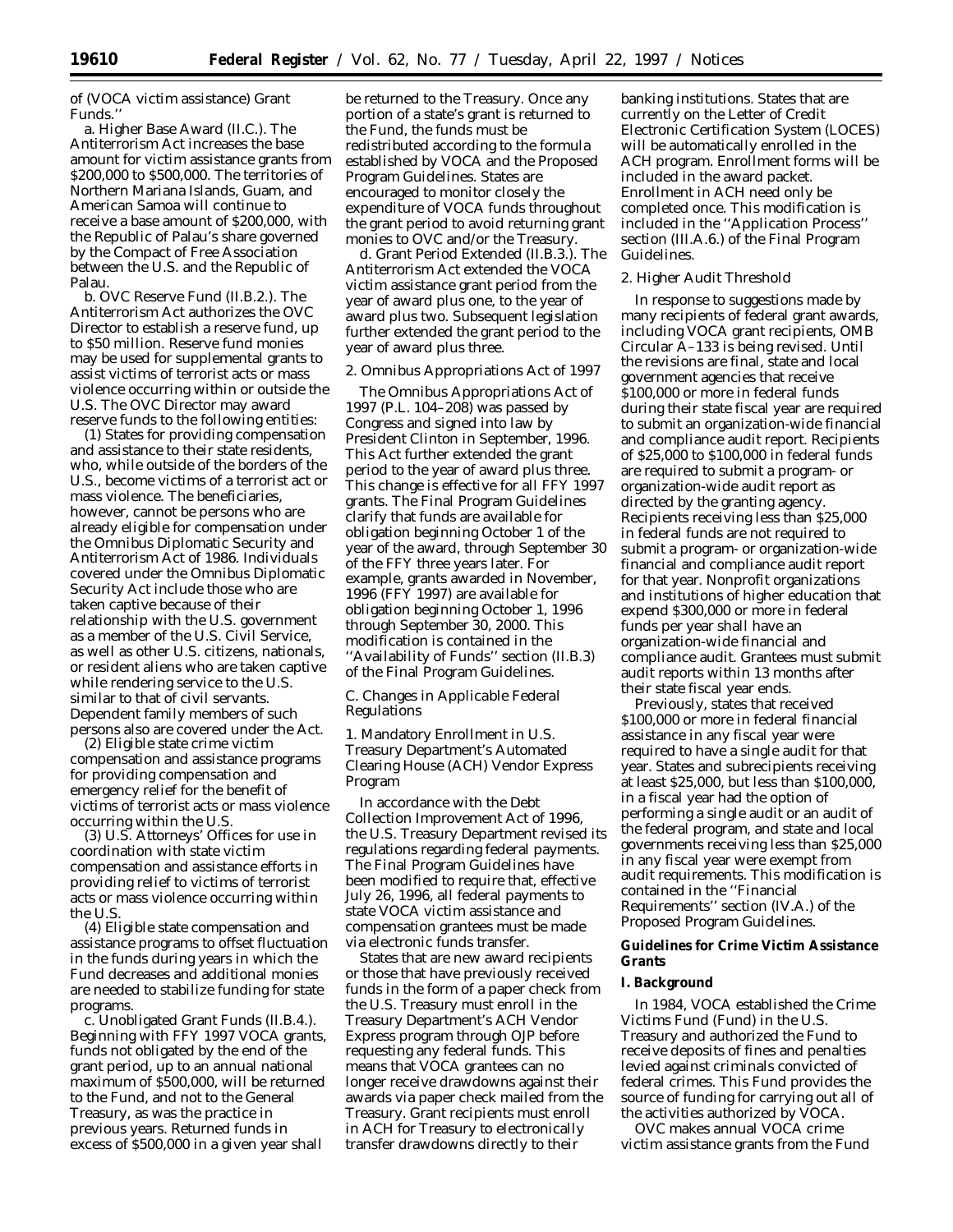to states. The primary purpose of these grants is to support the provision of services to victims of crime throughout the Nation. For the purpose of these Program Guidelines, services are defined as those efforts that (1) respond to the emotional and physical needs of crime victims; (2) assist primary and secondary victims of crime to stabilize their lives after a victimization; (3) assist victims to understand and participate in the criminal justice system; and (4) provide victims of crime with a measure of safety and security such as boardingup broken windows and replacing or repairing locks.

For the purpose of the VOCA crime victim assistance grant program, a crime victim is a person who has suffered physical, sexual, financial, or emotional harm as a result of the commission of a crime.

VOCA gives latitude to state grantees to determine how VOCA victim assistance grant funds will best be used within each state. However, each state grantee must abide by the minimal requirements outlined in VOCA and these Program Guidelines.

### **II. Allocation of VOCA Victim Assistance Funds**

# *A. Distribution of the Crime Victims Fund*

OVC administers the deposits made into the Fund for programs and services, as specified in VOCA. The amount of funds available for distribution each year is dependent upon the total deposits into the Fund during the preceding Federal Fiscal Year (October 1 through September 30).

Pursuant to Section 1402 (d) of VOCA, deposits into the Fund will be distributed as follows:

1. The first \$3,000,000 deposited in the Fund in each fiscal year is available to the Administrative Office of the U.S. Courts (AOUSC) for administrative costs to carry out the functions of the judicial branch under Sections 3611 and 3612 of Title 18 U.S. Code. (Legislation is being drafted to repeal this provision. If passed by Congress and signed by the President, AOUSC will no longer receive an allocation from the Fund.)

2. Of the next \$10,000,000 deposited in the Fund in a particular fiscal year,

a. 85% shall be available to the Secretary of Health and Human Services for grants under Section 4(d) of the Child Abuse Prevention and Treatment Act for improving the investigation and prosecution of child abuse cases;

b. 15% shall be available to the Director of the Office for Victims of Crime for grants under Section 4(d) of the Child Abuse Prevention and

Treatment Act for assisting Native American Indian tribes in developing, establishing, and operating programs to improve the investigation and prosecution of child abuse cases.

3. Of the remaining amount deposited in the Fund in a particular fiscal year,

a. 48.5% shall be available for victim compensation grants,

b. 48.5% shall be available for victim assistance grants; and

c. 3% shall be available for demonstration projects and training and technical assistance services to eligible crime victim assistance programs and for the financial support of services to victims of federal crime by eligible crime victim assistance programs.

### *B. Availability of Funds*

1. VOCA Victim Assistance Grant Formula

All states, the District of Columbia, the Commonwealth of Puerto Rico, the U.S. Virgin Islands, Guam, American Samoa, Northern Mariana Islands, and Palau (hereinafter referred to as ''states'') are eligible to apply for, and receive, VOCA victim assistance grants. See Section 1404(d)(1) of VOCA, codified at 42 U.S.C. 10603(d)(1).

### 2. Reserve Fund

As the result of provisions in the Antiterrorism Act amending VOCA, the OVC Director is authorized to retain funds in a reserve fund, up to \$50 million. The Director may utilize the reserve funds in order to:

a. Award supplemental grants to assist victims of terrorist acts or mass violence outside or within the U.S. The OVC Director may grant reserve funds for such purposes to the following entities:

(1) States for providing compensation and assistance to their state residents, who while outside of the U.S. become victims of a terrorist act or mass violence. The beneficiaries, however, cannot be persons who are already eligible for compensation under the Omnibus Diplomatic Security and Antiterrorism Act of 1986.

Individuals covered under the Omnibus Diplomatic Security and Antiterrorism Act include persons who are taken captive because of their relationship with the U.S. Government as a member of the U.S. Civil Service, as well as other U.S. citizens, nationals, or resident aliens who are taken captive while rendering service to the U.S. similar to that of civil servants. Dependent family members of such persons also are covered under the Omnibus Diplomatic Security Act.

(2) Eligible state crime victim compensation and assistance programs

for providing emergency relief, including crisis assistance, training, and technical assistance for the benefit of victims of terrorist acts or mass violence occurring within the U.S.

(3) U.S. Attorney's Offices for use in coordination with state victim compensation and assistance efforts in providing relief to victims of terrorist acts or mass violence occurring within the U.S.

b. Offset Fluctuations in Fund. The Director of OVC may also use the reserve fund to offset fluctuations in Fund deposits for state compensation and assistance programs in years in which the Fund decreases and additional monies are needed to stabilize programs.

# 3. Grant Period

Federal legislation passed in 1996 also makes victim assistance grant funds available for expenditure throughout the FFY of award as well as in the next three fiscal years. The FFY begins on October 1 and ends on September 30. For example, grants awarded in December, 1996 (FFY 1997) are available for obligation beginning October 1, 1996 through September 30, 2000.

### 4. Grant Deobligations

VOCA grant funds not obligated at the end of the award period will be returned to the Crime Victims Fund. In a given fiscal year, no more than \$500,000 of the remaining unobligated funds can be returned to the Fund. Amounts in excess of \$500,000 shall be returned to the Treasury. Once any portion of a state's grant is returned to the Fund, the funds must be redistributed according to the rules established by VOCA and the Final Program Guidelines, so states are encouraged to monitor closely the expenditure of VOCA funds throughout the grant period to ensure that no funds are returned.

# *C. Allocation of Funds to States*

From the Fund deposits available for victim assistance grants, each state grantee receives a base amount of \$500,000, except for the territories of Northern Mariana Islands, Guam, and American Samoa, which are eligible to receive a base amount of \$200,000. The Republic of Palau's share is governed by the Compact of Free Association between the U.S. and the Republic of Palau. The remaining Fund deposits are distributed to each state, based upon the state's population in relation to all other states, as determined by current census data.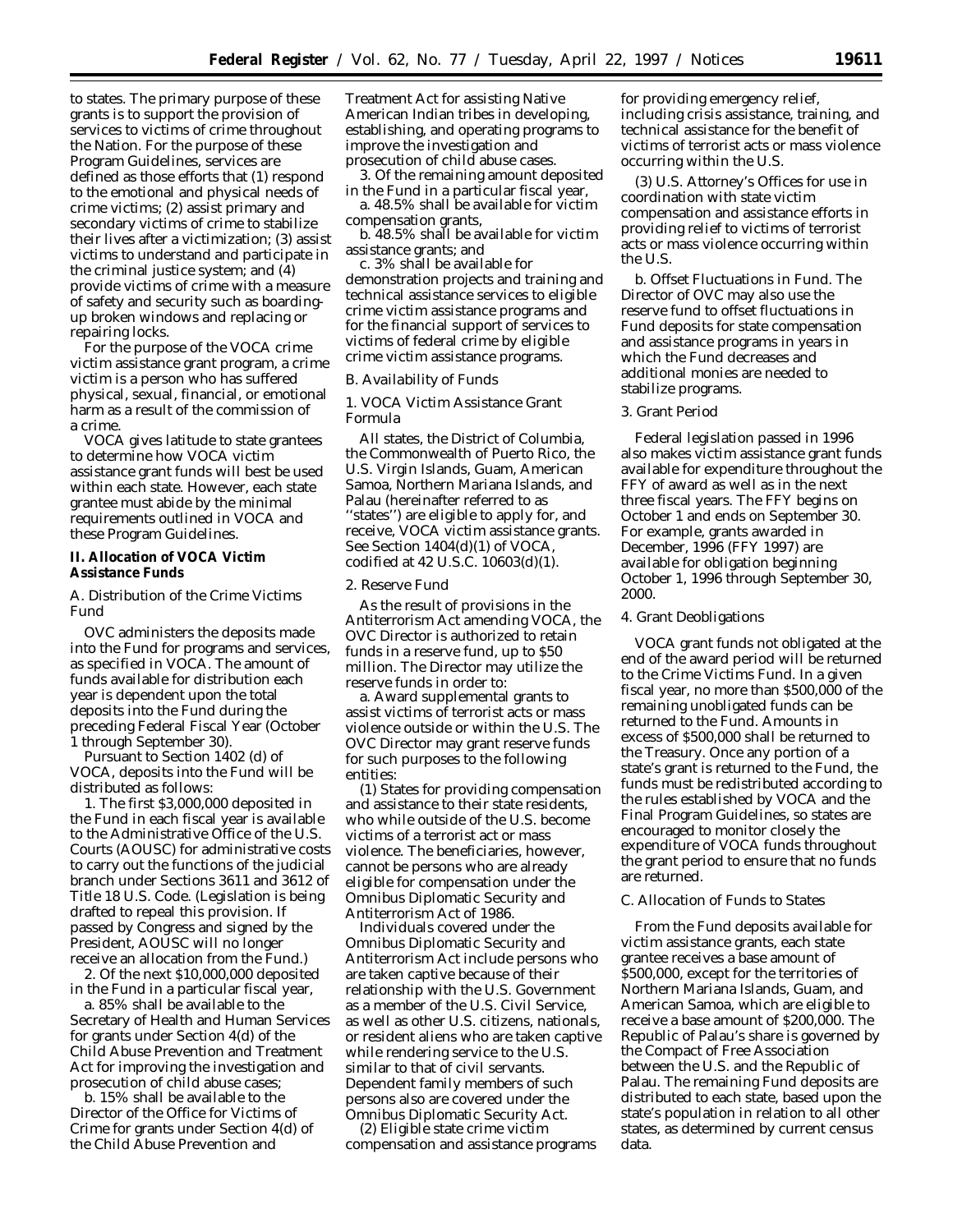# *D. Allocation of Funds Within the States*

The Governor of each state designates the state agency that will administer the VOCA victim assistance grant program. The designated agency establishes policies and procedures, which must meet the minimum requirements of VOCA and the Program Guidelines.

VOCA funds granted to the states are to be used by eligible public and private nonprofit organizations to provide direct services to crime victims. States have sole discretion for determining which organizations will receive funds, and in what amounts, as long as the recipients meet the requirements of VOCA and the Program Guidelines.

State grantees are encouraged to develop a VOCA program funding strategy, which should consider the following: the range of victim services throughout the state and within communities; the unmet needs of crime victims; the demographic profile of crime victims; the coordinated, cooperative response of community organizations in organizing services for crime victims; the availability of services to crime victims throughout the criminal justice process; and the extent to which other sources of funding are available for services.

State grantees are encouraged to expand into new service areas as needs and demographics of crime change within the state. For example, when professional training, counseling, and debriefings are made available to victim assistance providers, dispatchers, and law enforcement officers in rural or other remote areas, services to victims in these areas improve dramatically. Victim services in rural or remote areas can also be improved by using VOCA funds to support electronic networking through computers, police radios, and cellular phones.

Many state grantees use VOCA funds to stabilize victim services by continuously funding selected organizations. Some state grantees end funding to organizations after several years in order to fund new organizations. Other state grantees limit the number of years an organization may receive VOCA funds. These practices are within the state grantee's discretion and are supported by OVC, when they serve the best interests of crime victims within the state.

State grantees may award VOCA funds to organizations that are physically located in an adjacent state, when it is an efficient and cost-effective mechanism available for providing services to victims who reside in the awarding state. When adjacent state awards are made, the amount of the

award must be proportional to the number of victims to be served by the adjacent-state organization. OVC recommends that grantees enter into an interstate agreement with the adjacent state to address monitoring of the VOCA subrecipient, auditing federal funds, managing noncompliance issues, and reporting requirements. States must notify OVC of each VOCA award made to an organization in another state.

### **III VOCA Victim Assistance Application Process**

### *A. State Grantee Application Process*

Each year, OVC issues a Program Instruction and Application Kit to each designated state agency. The Application Kit contains the necessary forms and information required to apply for VOCA grant funds, including the Application for Federal Assistance, Standard Form 424. The amount for which each state may apply is included in the Application Kit. At the time of application, state grantees are not required to provide specific information regarding the subrecipients that will receive VOCA victim assistance funds.

Completed applications must be submitted on or before the stated deadline, as determined by OVC.

In addition to the Application for Federal Assistance, state grantees shall submit the following information:

1. Single Audit Act Information, specifically, the name and address of the designated cognizant federal agency, the federal agency assigned by OMB, and the dates of the state fiscal year.

2. Certifications Regarding Lobbying, Debarment, Suspension, and Other Responsibility Matters; Drug-Free Workplace requirements; Civil Rights Compliance, and any other certifications required by OJP and OVC. In addition, states must complete a disclosure form specifying any lobbying activities that are conducted.

3. An assurance that the program will comply with all applicable nondiscrimination requirements.

4. An assurance that in the event a federal or state administrative agency makes a finding of discrimination after a due process hearing, on the grounds of race, color, religion, origin, sex, or disability against the program, the program will forward a copy of the finding to OJP, Office for Civil Rights (OCR).

5. The name of the Civil Rights contact person who has lead responsibility for ensuring that all applicable civil rights requirements are met and who shall act as liaison in civil rights matters with OCR.

6. Enrollment in Automated Clearing House (ACH). State agencies that are

new award recipients, or those that have previously received funds in the form of a paper check from the U.S. Treasury, must enroll in the Treasury Department's ACH Vendor Express program through OJP before any federal funds will be disbursed. States that are currently on the Letter of Credit Electronic Certification System (LOCES) will be automatically enrolled in the ACH program. Enrollment in ACH need only be completed once.

7. Administrative Cost Provision Notification. States must indicate in a letter transmitting their annual grant application whether they intend to use the administrative cost provision. Additional information about the administrative cost provision is set forth in the following section.

### *B. Administrative Cost Provision for State Grantees*

Each state grantee may retain up to, but not more than, 5% of each year's grant for administering the VOCA victim assistance grant at the state grantee level with the remaining portion being used exclusively for direct services to crime victims or to train direct service providers in accordance with these Program Guidelines, as authorized in Section 1404(b)(3), codified at 42 U.S.C. 10603(b)(3). Administrative funds must be expended during the project period for which the grant was awarded. States are not authorized to roll-over administrative funds from one project period to the next. The administrative cost provision is available only to the state grantee and not to VOCA subrecipients. State grantees are not required to match the portion of the grant that is used for administrative purposes. The state administrative agency may charge any federally approved indirect cost rate to this grant. However, any indirect costs requested must be paid from the 5 percent administrative funds.

This administrative cost provision is to be used by the state grantee to expand, enhance, and/or improve the state's previous level of effort in administering the VOCA victim assistance grant program at the state level and to support activities and costs that impact the delivery and quality of services to crime victims throughout the state. Thus, grantees will be required to certify that VOCA administrative funds will not be used to supplant state funds. This information will assist OVC in evaluating requests to use administrative funds.

State grantees will not be in violation of the nonsupplantation clause if there is a decrease in the state's previous financial commitment towards the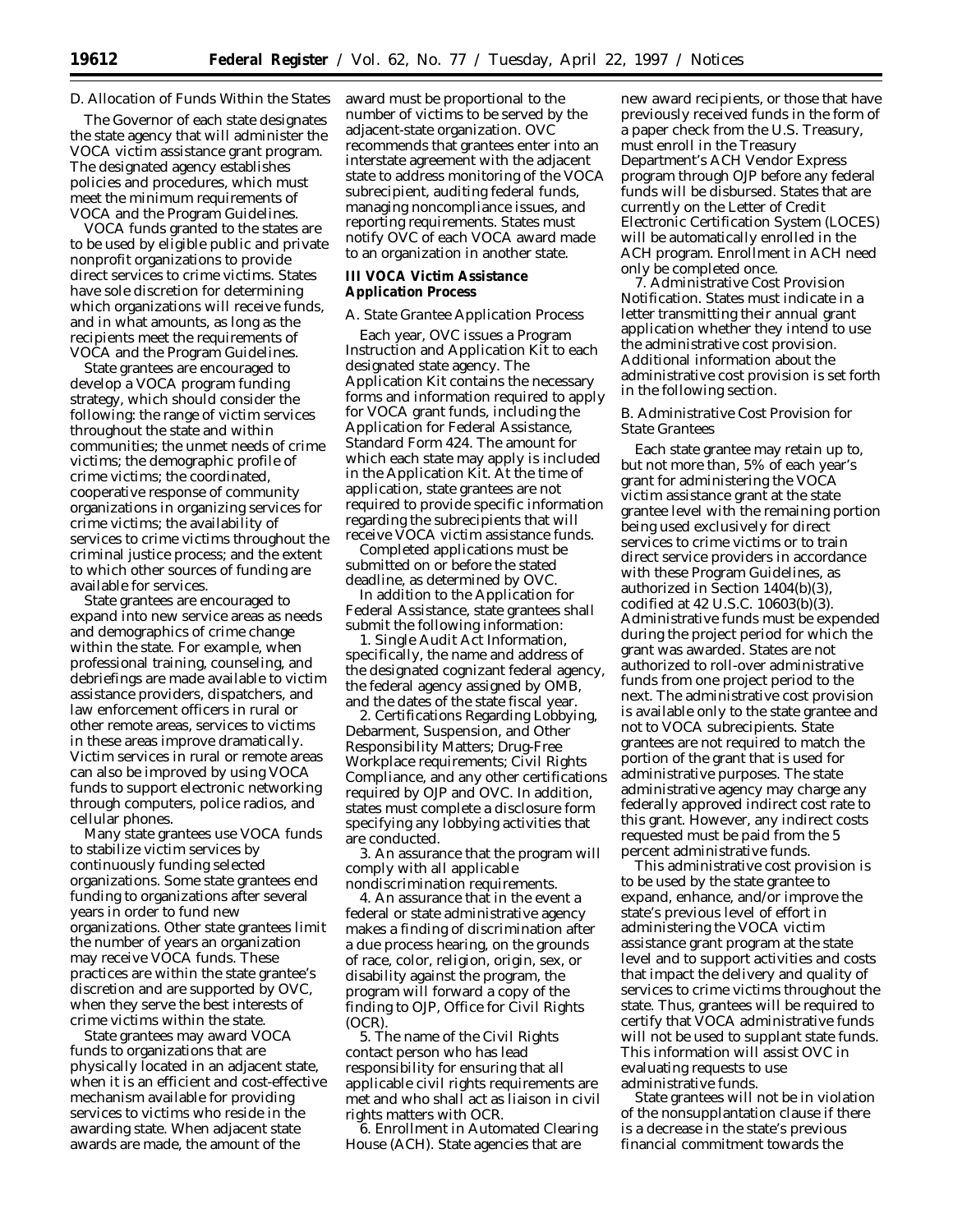administration of the VOCA grant programs in the following situations: (1) A serious loss of revenue at the state level, resulting in across-the-board budget restrictions. (2) A decrease in the number of ''state-supported'' staff positions used to meet the state's ''maintenance of effort'' in administering the VOCA grant programs.

States are required to notify OVC if there is a decrease in the amount of its previous financial commitment to the cost of administering the VOCA program.

State grantees are not required to match the portion of the grant that is used for administrative purposes.

1. The following are examples of activities that are directly related to managing the VOCA grant and can be supported with administrative funds:

a. Pay salaries and benefits for staff and consultant fees to administer and manage the financial and programmatic aspects of VOCA;

b. Attend OVC-sponsored and other relevant technical assistance meetings that address issues and concerns to state administration of victims' programs;

c. Monitor VOCA Victim Assistance subrecipients, and potential subrecipients, provide technical assistance, and/or evaluation and assessment of program activities;

d. Purchase equipment for the state grantee such as computers, software, fax machines, copying machines;

e. Train VOCA direct service providers;

f. Purchase memberships in crime victims organizations and victim-related materials such as curricula, literature, and protocols; and

g. Pay for program audit costs;

h. Pay for indirect costs at a federally approved indirect cost rate that when applied, does not exceed the 5 percent administrative cost allowance.

2. The following activities impact the delivery and quality of services to crime victims throughout the state and, thus, can be supported by administrative funds:

a. Develop strategic plans on a state and/or regional basis, conduct surveys and needs assessments, promote innovative approaches to serving crime victims such as through the use of technology;

b. Improve coordination efforts on behalf of crime victims with other federally funded programs and with federal, state, and local agencies and organizations;

c. Provide training on crime victim issues to state, public, and nonprofit organizations that serve or assist crime victims such as law enforcement

officials, prosecutors, judges, corrections personnel, social service workers, child and youth service providers, aging and adult protective service providers, and mental health and medical professionals;

d. Purchase, print, and/or develop publications such as training manuals for service providers, victim services directories, and brochures;

e. Coordinate and develop protocols, policies, and procedures that promote systemic change in the ways crime victims are treated and served; and

f. Train managers of victim service agencies.

Each state grantee that chooses to use administrative funds is required to submit a statement to OVC reporting the amount of the total grant that will be used as administrative funds. State grantees may notify OVC when the decision is made to exercise this option or at the time the Application for Federal Assistance is submitted. In addition, the grantee must maintain adequate documentation to support the expenditure of these funds.

A state may modify projections set forth in their application by notifying OVC, in writing, of the revised amount of the total grant that will be used as administrative funds. Failure to notify OVC of modifications will prevent the state from meeting its obligation to reconcile its State-wide Report with its Final Financial Status Report.

Administrative grant funds can only support that portion of a staff person's time devoted to the VOCA assistance program. If the staff person has other functions, the proportion of their time spent on the VOCA assistance program must be documented using regular time and attendance records. The documentation must provide a clear audit trail for the expenditure of grant funds.

State grantees may choose to award administrative funds to a ''conduit'' organization that assists in selecting qualified subrecipients and/or reduces the state grantee's administrative burden in implementing the grant program. However, the use of a ''conduit'' organization does not relieve the state grantee from ultimate programmatic and financial responsibilities.

### *C. Use of Funds for Training*

State grantees have the option of retaining a portion of their VOCA victim assistance grant for conducting statewide and/or regional trainings of victim services staff. The maximum amount permitted for this purpose is one percent of the state's grant. State grantees that choose to sponsor statewide or regional trainings are not

precluded from awarding VOCA funds to subrecipients for other types of staff development.

Statewide or regional training supported with training funds should target a diverse audience of victim service providers and allied professionals, including VOCA funded and non-VOCA funded personnel, and should provide opportunities to consider issues related to types of crime, gaps in services, coordination of services, and legislative mandates.

Each training activity must occur within the grant period, and all training costs must be obligated prior to the end of the grant period. VOCA grant funds cannot be used to supplant the cost of existing state administrative staff or related state training efforts.

Each state grantee that chooses to use training funds is required to submit a statement to OVC reporting the amount of the total grant that will be used to pay for training. Grantees must maintain adequate documentation to support the expenditure of these funds.

A state may modify projections set forth in their application by notifying OVC of the revised amount of the total grant that will be used as training funds. Failure to notify OVC of modifications will prevent the state from meeting its obligation to reconcile its State-wide Report with its Final Financial Status Report.

The VOCA funds used for training by the state grantee must be matched at 20 percent of the total project cost, cash or in-kind, and the source of the match must be described. For further information regarding match requirements, see the section on Subrecipient Organization Eligibility Requirements (IV.B.).

#### **IV. Program Requirements**

## *A. State Grantee Eligibility Requirements*

When applying for the VOCA victim assistance grant, state grantees are required to give assurances that the following conditions or requirements will be met:

### 1. Must Be An Eligible Organization

States should ensure that only eligible organizations receive VOCA funds, and that these funds are used only for services to victims of crime, except those funds that the state grantee uses for training victim service providers and/or administrative purposes, as authorized by Section 1404(b) codified at 42 U.S.C. 10603(b). See section *E. Services, Activities, and Costs at the Subrecipient Level* for examples of direct services to crime victims.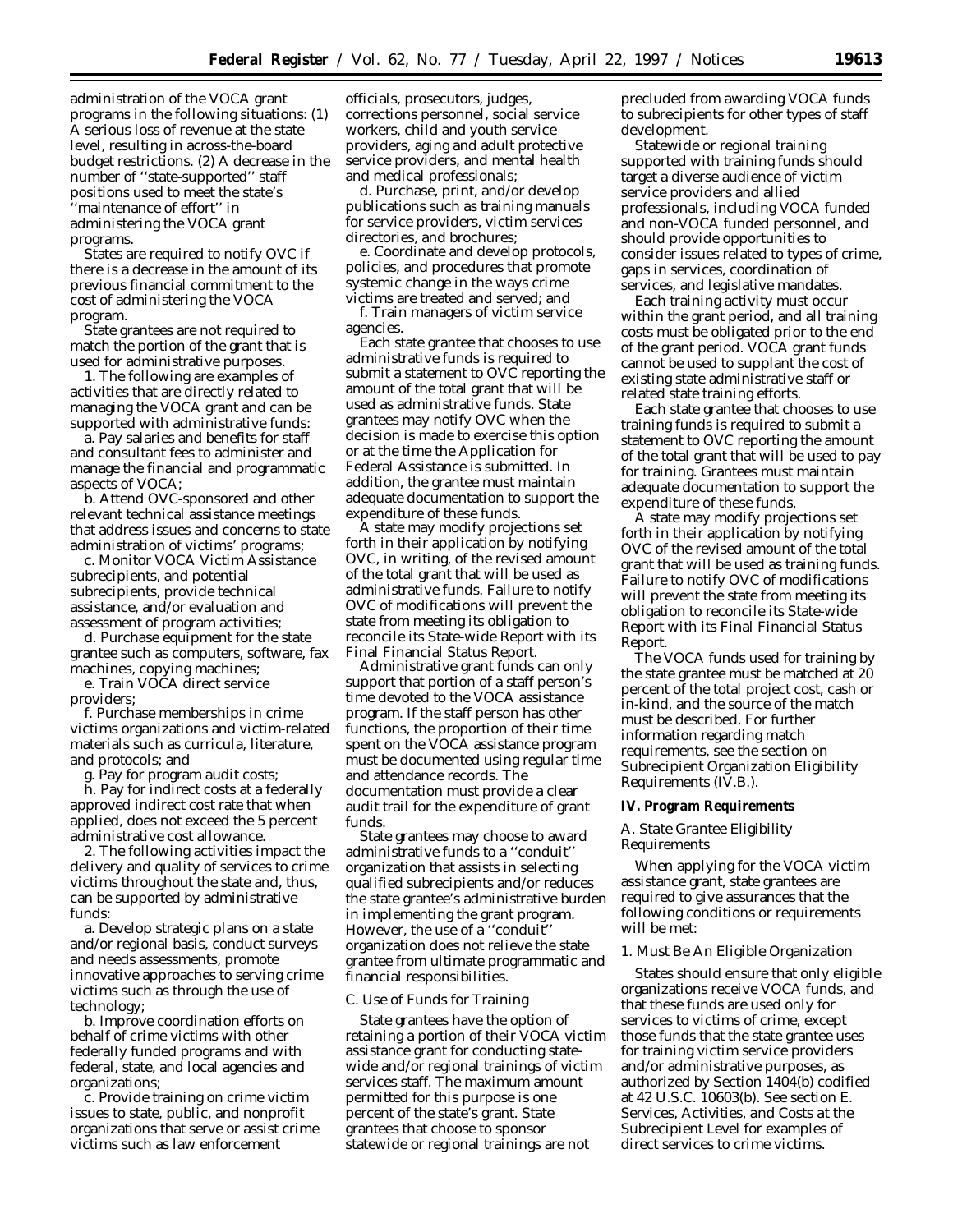# 2. Nonsupplantation

VOCA crime victim assistance grant funds will be used to enhance or expand services and will not be used to supplant state and local funds that would otherwise be available for crime victim services. See Section 1404(a)(2)(c), codified at 42 U.S.C. 10603(a)(2)(C). This supplantation clause applies to state and local public agencies only.

# 3. Priority Areas

Priority shall be given to victims of sexual assault, domestic abuse, and child abuse. Thus, a minimum of 10% of each FFY's grant (30% total) will be allocated to each of these categories of crime victims. This grantee requirement does not apply to VOCA subrecipients.

Each state grantee must meet this requirement, unless it can demonstrate to OVC that: (1) a ''priority'' category is currently receiving significant amounts of financial assistance from the state or other funding sources; (2) a smaller amount of financial assistance, or no assistance, is needed from the VOCA victim assistance grant program; and (3) crime rates for a ''priority'' category have diminished.

4. ''Previously Underserved'' Priority Areas

An additional 10% of each VOCA grant will be allocated to victims of violent crime (other than ''priority'' category victims) who were ''previously underserved.'' These underserved victims of either adult or juvenile offenders may include, but are not limited to, victims of federal crimes; survivors of homicide victims; or victims of assault, robbery, gang violence, hate and bias crimes, intoxicated drivers, bank robbery, economic exploitation and fraud, and elder abuse.

For the purposes of this program, a victim of federal crime is a victim of an offense that violates a federal criminal statute or regulation. Federal crimes also include crimes that occur in an area where the federal government has jurisdiction, such as Indian reservations, some national parks, some federal buildings, and military installations.

For the purposes of this program, elder abuse is defined as the mistreatment of older persons through physical, sexual, or psychological violence, neglect, or economic exploitation and fraud.

To meet the underserved requirement, state grantees must identify crime victims by the types of crimes they have experienced (e.g., drunk driving, sexual assault, or domestic violence). States are

encouraged to also identify gaps in available services by victims' demographic characteristics. For example, in a given state, *''underserved''* victims may be best defined according to their status as senior citizens, non-English speaking residents, persons with disabilities, members of racial or ethnic minorities, or by virtue of the fact that they are residents of rural or remote areas, or inner cities. Each state grantee has latitude for determining the method for identifying ''previously underserved'' crime victims, which may include public hearings, needs assessments, task forces, and meetings with state-wide victim services agencies.

Each state grantee must meet this requirement, unless it can justify to OVC that (a) services to these victims of violent crime are receiving significant amounts of financial assistance from the state or other funding sources; (b) a smaller amount of financial assistance, or no assistance, is needed from the VOCA victim assistance grant program; and (c) crime rates for these victims of violent crime have diminished.

## 5. Financial Record Keeping and Program Monitoring

Appropriate accounting, auditing, and monitoring procedures will be used at the grantee and subrecipient levels so that records are maintained to ensure fiscal control, proper management, and efficient disbursement of the VOCA victim assistance funds, in accordance with the *OJP Financial Guide,* effective edition.

## 6. Compliance With Federal Laws

Compliance with all federal laws and regulations applicable to federal assistance programs and with the provisions of Title 28 of the Code of Federal Regulations (CFR) applicable to grants.

7. Compliance With VOCA

Compliance by the state grantee and subrecipients with the applicable provisions of VOCA and the Final Program Guidelines.

# 8. Required Reports Submitted to OVC

Programmatic and financial reports shall be submitted. [See *Program Requirements* (Section IV.) and *Financial Requirements* (Section V.) for reporting requirements and timelines.]

### 9. Civil Rights

Prohibition of Discrimination for Recipients of Federal Funds. No person in any state shall, on the grounds of race, color, religion, national origin, sex, age, or disability be excluded from

participation in, be denied the benefits of, be subjected to discrimination under, or denied employment in connection with any program or activity receiving federal financial assistance, pursuant to the following statutes and regulations: Section 809(c), Omnibus Crime Control and Safe Streets Act of 1968, as amended, 42 U.S.C. 3789d, and Department of Justice Nondiscrimination Regulations, 28 CFR Part 42, Subparts C, D, E, and G; Title VI of the Civil Rights Act of 1964, as amended, 42 U.S.C. 2000d, *et seq.*; Section 504 of the Rehabilitation Act of 1973, as amended, 29 U.S.C. 794; Subtitle A, Title II of the Americans with Disabilities Act of 1990, 42 U.S.C. 12101, *et seq.* and Department of Justice regulations on disability discrimination, 28 CFR Part 35 and Part 39; Title IX of the Education Amendments of 1972, as amended, 20 U.S.C. 1681–1683; and the Age Discrimination Act of 1975, as amended, 42 U.S.C. 6101, *et seq.*

10. Obligation to Report Discrimination Finding

In the event a federal or state court or administrative agency makes a finding of discrimination on the grounds of race, color, religion, national origin, sex, age, or disability against a recipient of VOCA victim assistance funds, state grantees are required to forward a copy of the finding to the Office for Civil Rights (OCR) for OJP.

11. Obligation to Report Other Allegations/Findings

In the event of a formal allegation or a finding of fraud, waste, and/or abuse of VOCA funds, state grantees are required to immediately notify OVC of said finding. State grantees are also obliged to apprise OVC of the status of any on-going investigations.

12. Coordination With State VOCA Compensation Program and Federal Law Enforcement

OVC encourages state grantees to coordinate their activities with their state's VOCA compensation program and the U.S. Attorneys' Offices and FBI Field Offices within their state. Only with an emphasis on coordination will a continuum of services be ensured for all crime victims. Coordination strategies could include inviting Compensation Program Directors and Federal Victim-Witness Coordinators to serve on subgrant review committees; providing Compensation Program Directors and Federal Victim-Witness Coordinators with a list of VOCAfunded organizations; attending meetings organized by Compensation Program Directors and Federal Victim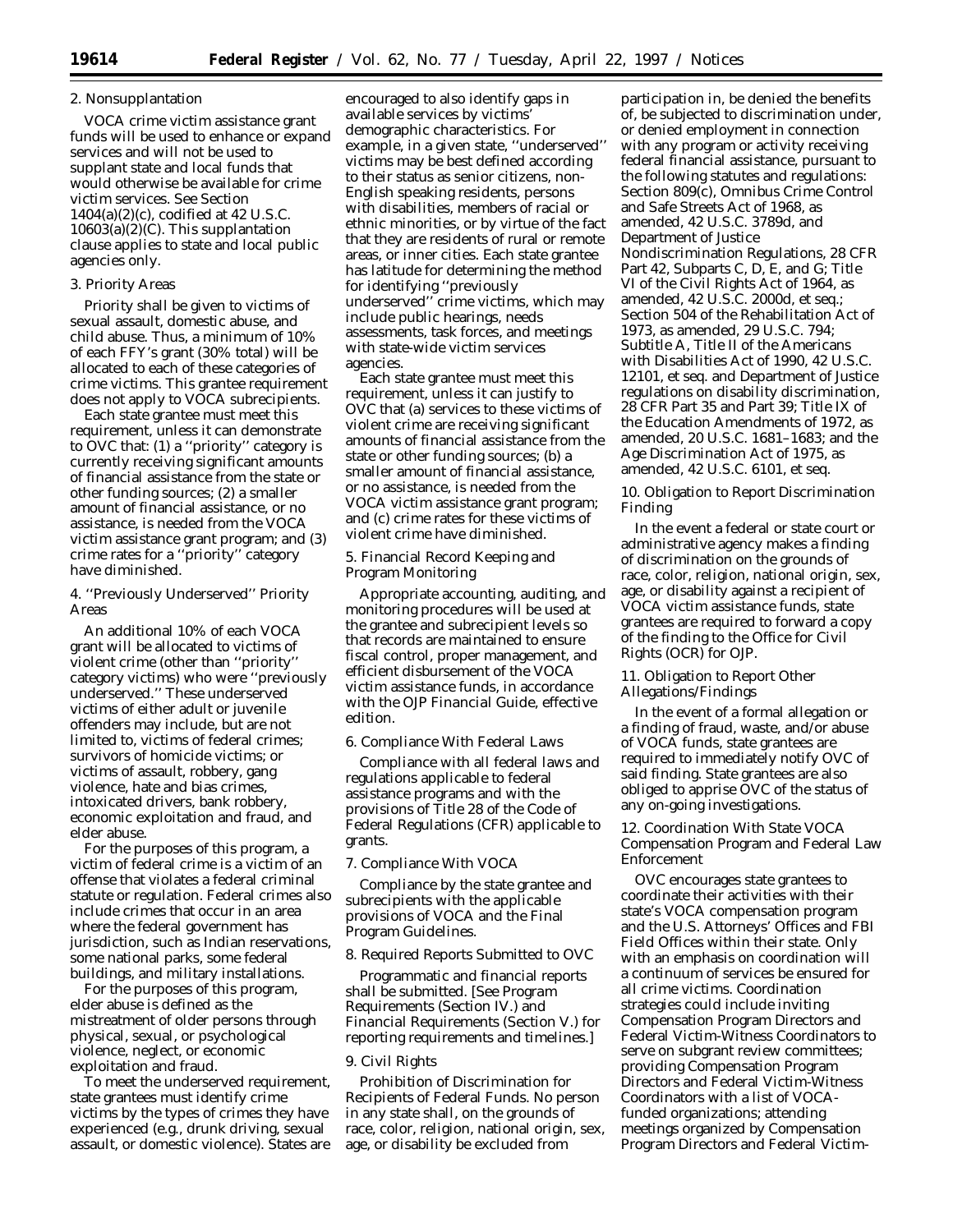Witness Coordinators regarding the provision of victim assistance services; providing training activities for subrecipients to learn about the compensation program; developing joint guidance, where applicable, on thirdparty payments to VOCA assistance organizations; and providing training for compensation program staff on the trauma of victimization, particularly for victims of economic crime and survivors of homicide victims.

## *B. Subrecipient Organization Eligibility Requirements*

VOCA establishes eligibility criteria that must be met by all organizations that receive VOCA funds. These funds are to be awarded to subrecipients only for providing services to victims of crime through their staff. Each subrecipient organization shall meet the following requirements:

# 1. Public or Nonprofit Organization

To be eligible to receive VOCA funds, organizations must be operated by public or nonprofit organization, or a combination of such organizations, and provide services to crime victims.

### 2. Record of Effective Services

Demonstrate a record of providing effective services to crime victims. This includes having the support and approval of its services by the community, a history of providing direct services in a cost-effective manner, and financial support from other sources.

#### 3. New Programs

Those programs that have not yet demonstrated a record of providing services may be eligible to receive VOCA funding, if they can demonstrate that 25–50 percent of their financial support comes from non-federal sources. It is important that organizations have a variety of funding sources besides federal funding in order to ensure their financial stability. States are responsible for establishing the base level of non-federal support required within the 25–50 percent range.

### 4. Program Match Requirements

The purpose of matching contributions is to increase the amount of resources available to the projects supported by grant funds. Matching contributions of 20% (cash or in-kind) of the total cost of each VOCA project (VOCA grant plus match) are required for each VOCA-funded project and must be derived from non-federal sources, except as provided in the *OJP Financial Guide*, effective edition (Part III. Post Award Requirements, Chapter 3.

Matching or Cost Sharing). All funds designated as match are restricted to the same uses as the VOCA victim assistance funds and must be expended within the grant period. Match must be provided on a project-by-project basis. Any deviation from this policy must be approved by OVC.

For the purposes of this program, inkind match may include donations of expendable equipment, office supplies, workshop or classroom materials, work space, or the monetary value of time contributed by professionals and technical personnel and other skilled and unskilled labor, if the services they provide are an integral and necessary part of a funded project. The value placed on donated services must be consistent with the rate of compensation paid for similar work in the subrecipient's organization. If the required skills are not found in the subrecipient's organization, the rate of compensation must be consistent with the labor market. In either case, fringe benefits may be included in the valuation. The value placed on loaned or donated equipment may not exceed its fair market value. The value of donated space may not exceed the fair rental value of comparable space as established by an independent appraisal of comparable space and facilities in privately-owned buildings in the same locality.

a. Record Keeping. VOCA recipients and their subrecipients must maintain records that clearly show the source, the amount, and the period during which the match was allocated. The basis for determining the value of personal services, materials, equipment, and space must be documented. Volunteer services must be documented, and to the extent feasible, supported by the same methods used by the subrecipient for its own paid employees. The state has primary responsibility for subrecipient compliance with the requirements. State grantees are encouraged not to require excessive amounts of match.

b. Exceptions to the 20% Match. OVC sets a lower match requirements for:

(1) Native American Tribes/ Organizations Located on Reservations. The match for new or existing VOCA subrecipients that are Native American tribes/organizations located on reservations is 5% (cash or in-kind) of the total VOCA project. For the purpose of this grant, a Native American tribe/ organization is defined as any tribe, band, nation, or other organized group or community, which is recognized as eligible for the special programs and services provided by the U.S. to Native Americans because of their status as

Native Americans. A reservation is defined as a tract of land set aside for use of, and occupancy by, Native Americans.

(2) The U.S. Virgin Islands, and all other territories and possessions of the U.S., except Puerto Rico, are *not* required to match VOCA funds. See 48 U.S.C. 1469a(d).

(3) OVC may waive the match requirement if extraordinary need is documented by State VOCA administrators.

### 5. Volunteers

Subrecipient organizations must use volunteers unless the state grantee determines there is a compelling reason to waive this requirement. A ''compelling reason'' may be a statutory or contractual provision concerning liability or confidentiality of counselor/ victim information, which bars using volunteers for certain positions, or the inability to recruit and maintain volunteers after a sustained and aggressive effort.

6. Promote Community Efforts to Aid Crime Victims

Promote, within the community, coordinated public and private efforts to aid crime victims. Coordination may include, but is not limited to, serving on state, federal, local, or Native American task forces, commissions, working groups, coalitions, and/or multidisciplinary teams. Coordination efforts also include developing written agreements that contribute to better and more comprehensive services to crime victims. Coordination efforts qualify an organization to receive VOCA victim assistance funds, but are not activities that can be supported with VOCA funds.

7. Help Victims Apply for Compensation Benefits

Such assistance may include identifying and notifying crime victims of the availability of compensation, assisting them with application forms and procedures, obtaining necessary documentation, and/or checking on claim status.

## 8. Comply With Federal Rules Regulating Grants

Subrecipients must comply with the applicable provisions of VOCA, the Program Guidelines, and the requirements of the *OJP Financial Guide,* effective edition, which includes maintaining appropriate programmatic and financial records that fully disclose the amount and disposition of VOCA funds received. This includes: Financial documentation for disbursements; daily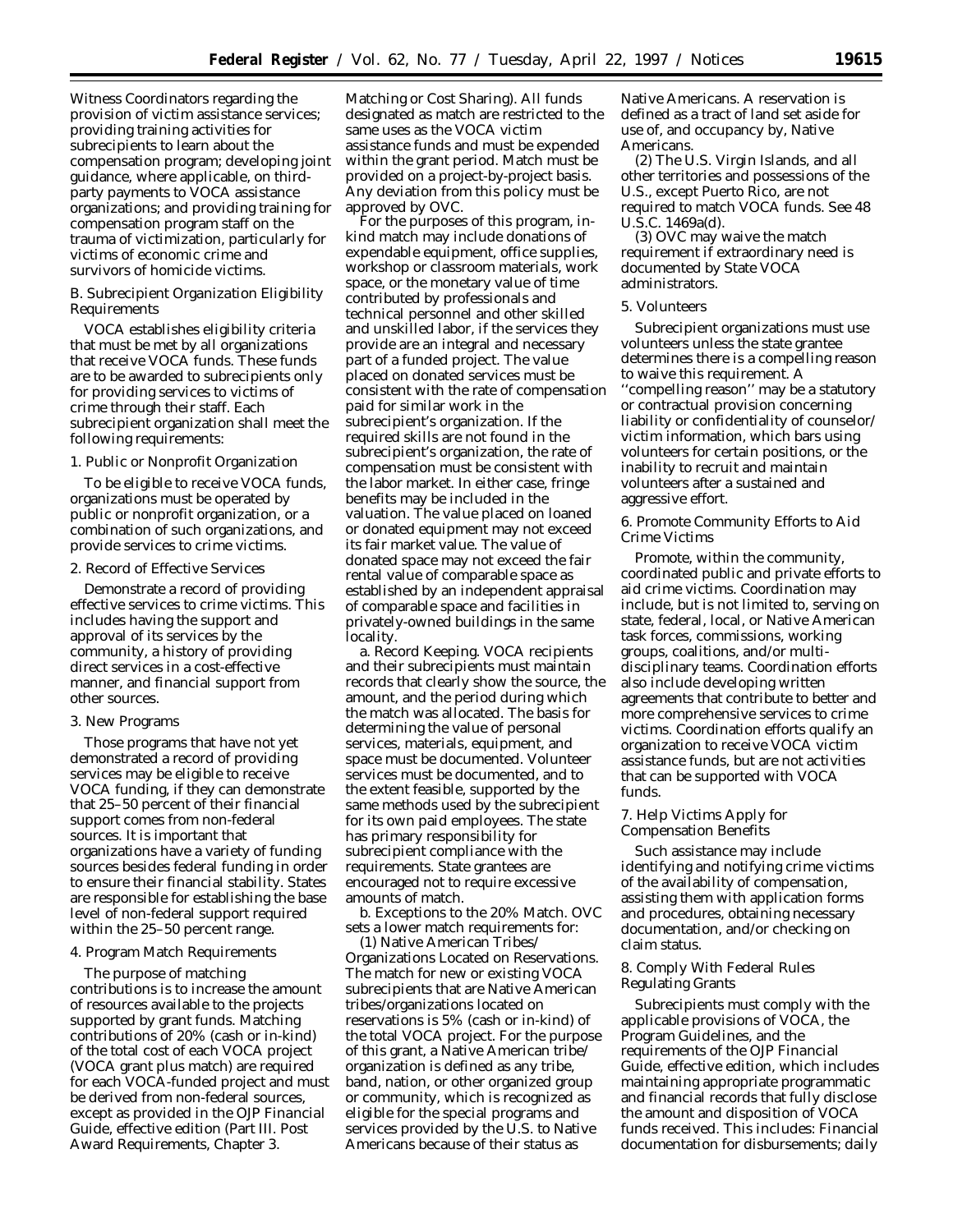time and attendance records specifying time devoted to allowable VOCA victim services; client files; the portion of the project supplied by other sources of revenue; job descriptions; contracts for services; and other records which facilitate an effective audit.

#### 9. Maintain Civil Rights Information

Maintain statutorily required civil rights statistics on victims served by race, national origin, sex, age, and disability, within the timetable established by the state grantee; and permit reasonable access to its books, documents, papers, and records to determine whether the subrecipient is complying with applicable civil rights laws. This requirement is waived when providing a service, such as telephone counseling, where soliciting the information may be inappropriate or offensive to the crime victim.

### 10. Comply With State Criteria

Subrecipients must abide by any additional eligibility or service criteria as established by the state grantee including submitting statistical and programmatic information on the use and impact of VOCA funds, as requested by the grantee.

# 11. Services to Victims of Federal Crimes

Subrecipients must provide services to victims of federal crimes on the same basis as victims of state/local crimes.

# 12. No Charge to Victims for VOCA-Funded Services

Subrecipients must provide services to crime victims, at no charge, through the VOCA-funded project. Any deviation from this provision requires prior approval by the state grantee. Prior to authorizing subrecipients to generate income, OVC strongly encourages administrators to carefully weigh the following considerations regarding federal funds generating income for subrecipient organizations.

a. The purpose of the VOCA victim assistance grant program is to provide services to all crime victims regardless of their ability to pay for services rendered or availability of insurance or other third-party payment resources. Crime victims suffer tremendous emotional, physical, and financial losses. It was never the intent of VOCA to exacerbate the impact of the crime by asking the victim to pay for services.

b. State grantees must ensure that they and their subrecipients have the capability to track program income in accordance with federal financial accounting requirements. All VOCAfunded program and match income, no

matter how large or small, is restricted to the same uses as the VOCA grant.

Program income can be problematic because of the required tracking systems needed to monitor VOCA-funded income and ensure that it is used only to make additional services available to crime victims. For example: VOCA often funds only a portion of a counselor's time. Accounting for VOCA program income generated by this counselor is complicated, involving careful record keeping by the counselor, the subrecipient program, and the state.

13. Client-Counselor and Research Information Confidentiality

Maintain confidentiality of clientcounselor information, as required by state and federal law.

## 14. Confidentiality of Research Information

Except as otherwise provided by federal law, no recipient of monies under VOCA shall use or reveal any research or statistical information furnished under this program by any person and identifiable to any specific private person for any purpose other than the purpose for which such information was obtained in accordance with VOCA. Such information, and any copy of such information, shall be immune from legal process and shall not, without the consent of the person furnishing such information, be admitted as evidence or used for any purpose in any action, suit, or other judicial, legislative, or administrative proceeding. See Section 1407(d) of VOCA codified at 42 U.S.C. 10604.

These provisions are intended, among other things, to ensure the confidentiality of information provided by crime victims to counselors working for victim services programs receiving VOCA funds. Whatever the scope of application given this provision, it is clear that there is nothing in VOCA or its legislative history to indicate that Congress intended to override or repeal, in effect, a state's existing law governing the disclosure of information which is supportive of VOCA's fundamental goal of helping crime victims. For example, this provision would not act to override or repeal, in effect, a state's existing law pertaining to the mandatory reporting of suspected child abuse. See *Pennhurst School and Hospital v. Halderman, et al.,* 451 U.S. 1 (1981). Furthermore, this confidentiality provision should not be interpreted to thwart the legitimate informational needs of public agencies. For example, this provision does not prohibit a domestic violence shelter from acknowledging, in response to an inquiry by a law enforcement agency

conducting a missing person investigation, that the person is safe in the shelter. Similarly, this provision does not prohibit access to a victim service project by a federal or state agency seeking to determine whether federal and state funds are being utilized in accordance with funding agreements.

### *C. Eligible Subrecipient Organizations*

VOCA specifies that an organization must provide services to crime victims and be operated by a public agency or nonprofit organization, or a combination of such agencies or organizations in order to be eligible to receive VOCA funding. Eligible organizations include victim services organizations whose sole mission is to provide services to crime victims. These organizations include, but are not limited to, sexual assault and rape treatment centers, domestic violence programs and shelters, child abuse programs, centers for missing children, mental health services, and other community-based victim coalitions and support organizations including those who serve survivors of homicide victims.

In addition to victim services organizations, whose sole purpose is to serve crime victims, there are many other public and nonprofit organizations that have components which offer services to crime victims. These organizations are eligible to receive VOCA funds, if the funds are used to expand or enhance the delivery of crime victims' services. These organizations include, but are not limited to, the following:

### 1. Criminal Justice Agencies

Such agencies as law enforcement organizations, prosecutors' offices, courts, corrections departments, and probation and paroling authorities are eligible to receive VOCA funds to help pay for victims' services. For example, prosecutor-based victim services may include victim-witness programs, victim notification, and victim impact statements, including statements of pecuniary damages for restitution. Corrections-based victim services may include victim notification, restitution advocacy, victim-offender mediation programs, and victim impact panels. Police-based victim services may include victim crisis units or victim advocates, victim registration and notification, and cellular phone and alarm services for domestic abuse victims. In general, VOCA funds may be used to provide crime victim services that *exceed* a law enforcement official's normal duties. Regular law enforcement duties such as crime scene intervention,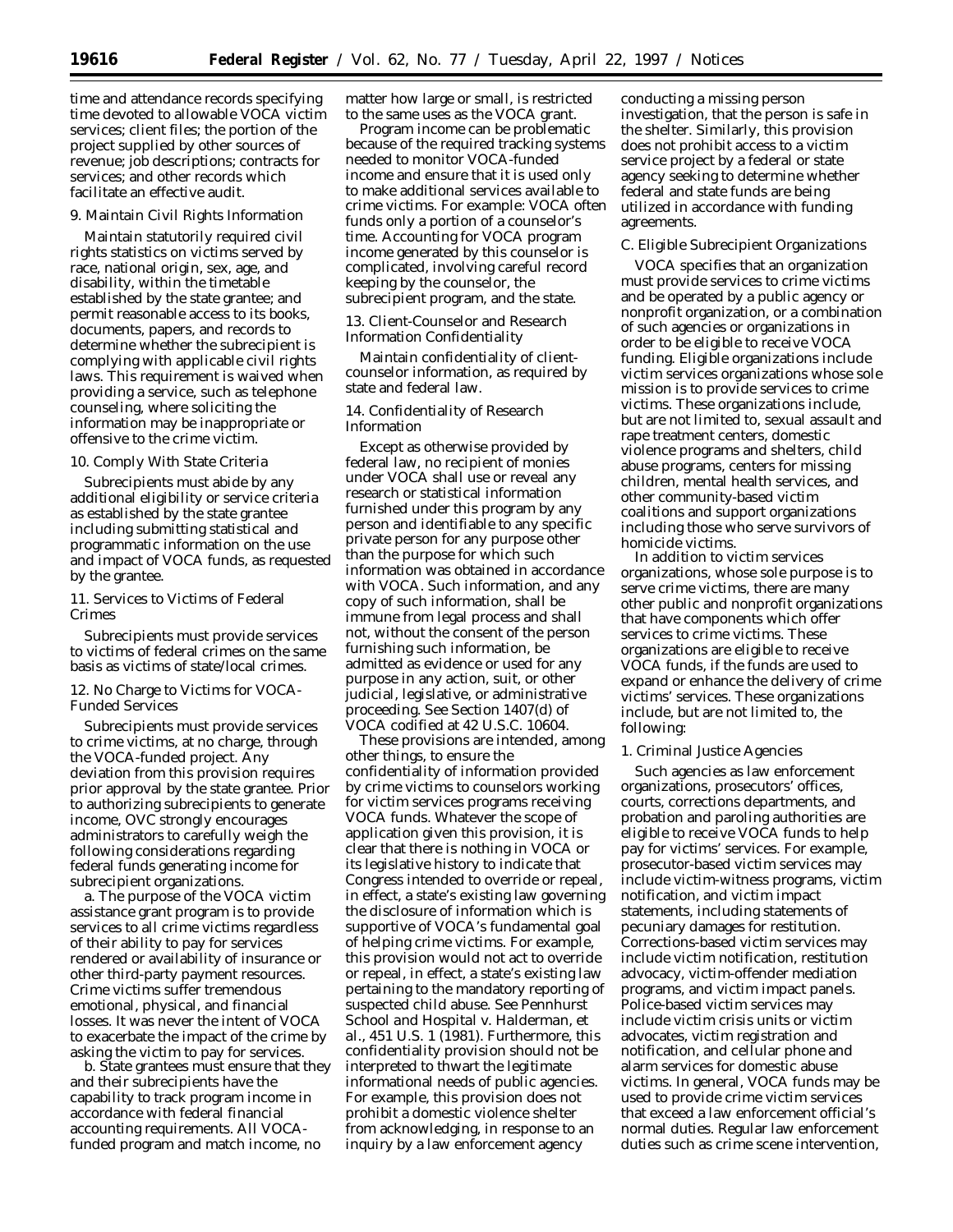questioning of victims and witnesses, investigation of the crime, and followup activities may not be paid for with VOCA funds.

2. Religiously-Affiliated Organizations

Such organizations receiving VOCA funds must ensure that services are offered to all crime victims without regard to religious affiliation and that the receipt of services is not contingent upon participation in a religious activity or event.

3. State Crime Victim Compensation Agencies

Compensation programs, including both centralized and decentralized programs, may receive VOCA assistance funds if they offer direct services to crime victims that extend beyond the essential duties of compensation staff such as claims investigations, distribution of information about compensation and referral to other sources of public and private assistance. Such services would include assisting victims in identifying and accessing needed services and resources.

4. Hospitals and Emergency Medical Facilities

Such organizations must offer crisis counseling, support groups, and/or other types of victim services. In addition, state grantees may only award VOCA funds to a medical facility for the purpose of performing forensic examinations on sexual assault victims if (1) the examination meets the standards established by the state, local prosecutor's office, or state-wide sexual assault coalition; *and* (2) appropriate crisis counseling and/or other types of victim services are offered to the victim in conjunction with the examination.

# 5. Others

State and local public agencies such as mental health service organizations, state/local public child and adult protective services, state grantees, legal services agencies and programs with a demonstrated history of advocacy on behalf of domestic violence victims, and public housing authorities that have components specifically trained to serve crime victims. Since the intention of the VOCA grant program is to support and enhance the crime victim services provided by community agencies, state grantees that meet the definition of an eligible subrecipient organization may not subaward themselves more than 10 percent of their annual VOCA award. This limitation applies to all states and territories, except for the Northern Mariana Islands, Guam, American Samoa, and the Republic of Palau.

# *D. Ineligible Recipients of VOCA Funds*

Some public and nonprofit organizations that offer services to crime victims are not eligible to receive VOCA victim assistance funding. These organizations include, but are not limited to, the following:

### 1. Federal Agencies

This includes U.S. Attorneys Offices and FBI Field Offices. Receipt of VOCA funds would constitute an augmentation of the federal budget with money intended for state agencies. However, private nonprofit organizations that operate on federal land may be eligible subrecipients of VOCA victim assistance grant funds.

### 2. In-Patient Treatment Facilities

For example, those designed to provide treatment to individuals with drug, alcohol, and/or mental healthrelated conditions.

# *E. Services, Activities, and Costs at the Subrecipient Level*

# 1. Allowable Costs for Direct Services

The following is a listing of services, activities, and costs that are eligible for support with VOCA victim assistance grant funds within a subrecipient's organization:

a. Immediate Health and Safety. Those services which respond to the immediate emotional and physical needs (excluding medical care) of crime victims such as crisis intervention; accompaniment to hospitals for medical examinations; hotline counseling; emergency food, clothing, transportation, and shelter (including emergency, short-term nursing home shelter for elder abuse victims for whom no other safe, short-term residence is available); and other emergency services that are intended to restore the victim's sense of security. This includes services which offer an immediate measure of safety to crime victims such as boarding-up broken windows and replacing or repairing locks. Also allowable is emergency legal assistance such as filing restraining orders and obtaining emergency custody/visitation rights when such actions are directly connected to family violence cases and are taken to ensure the health and safety of the victim.

b. Mental Health Assistance. Those services and activities that assist the primary and secondary victims of crime in understanding the dynamics of victimization and in stabilizing their lives after a victimization such as counseling, group treatment, and therapy. ''Therapy'' refers to intensive professional psychological/psychiatric

treatment for individuals, couples, and family members related to counseling to provide emotional support in crises arising from the occurrence of crime. This includes the evaluation of mental health needs, as well as the actual delivery of psychotherapy.

c. Assistance with Participation in Criminal Justice Proceedings. In addition to the cost of emergency legal services noted above in section a. ''Immediate Health and Safety'', there are other costs associated with helping victims participate in the criminal justice system that also are allowable. These services may include advocacy on behalf of crime victims; accompaniment to criminal justice offices and court; transportation to court; child care or respite care to enable a victim to attend court; notification of victims regarding trial dates, case disposition information, and parole consideration procedures; and assistance with victim impact statements. State grantees may also fund projects devoted to restitution advocacy on behalf of specific crime victims. VOCA funds cannot be used to pay for non-emergency legal representation such as for divorces, or civil restitution recovery efforts.

d. Forensic Examinations. For sexual assault victims, forensic exams are allowable costs only to the extent that other funding sources (such as state compensation or private insurance or public benefits) are unavailable or insufficient and, such exams conform with state evidentiary collection requirements. State grantees should establish procedures to monitor the use of VOCA victim assistance funds to pay for forensic examinations in sexual assault cases.

e. Costs Necessary and Essential to Providing Direct Services. This includes pro-rated costs of rent, telephone service, transportation costs for victims to receive services, emergency transportation costs that enable a victim to participate in the criminal justice system, and local travel expenses for service providers.

f. Special Services. Services to assist crime victims with managing practical problems created by the victimization such as acting on behalf of the victim with other service providers, creditors, or employers; assisting the victim to recover property that is retained as evidence; assisting in filing for compensation benefits; and helping to apply for public assistance.

g. Personnel Costs. Costs that are directly related to providing direct services, such as staff salaries and fringe benefits, including malpractice insurance; the cost of advertising to recruit VOCA-funded personnel; and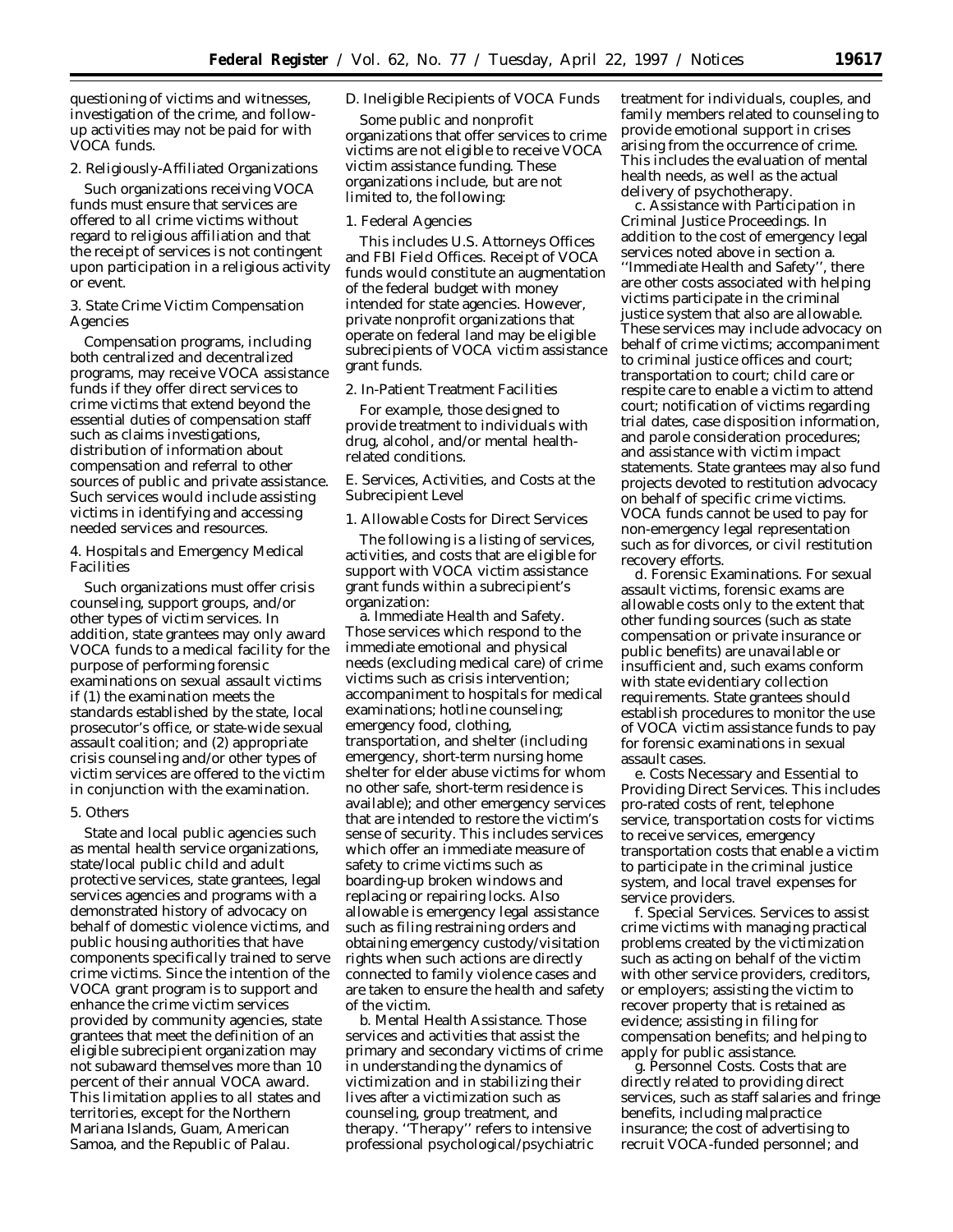the cost of training paid and volunteer staff.

h. Restorative Justice. Opportunities for crime victims to meet with perpetrators, if such meetings are requested or voluntarily agreed to by the victim and have possible beneficial or therapeutic value to crime victims.

State grantees that plan to fund this type of service should closely review the criteria for conducting these meetings. At a minimum, the following should be considered: (1) the safety and security of the victim; (2) the benefit or therapeutic value to the victim; (3) the procedures for ensuring that participation of the victim and offender are voluntary and that everyone understands the nature of the meeting, (4) the provision of appropriate support and accompaniment for the victim, (5) appropriate ''debriefing'' opportunities for the victim after the meeting or panel, (6) the credentials of the facilitators, and (7) the opportunity for a crime victim to withdraw from the process at any time. State grantees are encouraged to discuss proposals with OVC prior to awarding VOCA funds for this type of activity. VOCA assistance funds cannot be used for victim-offender meetings which serve to replace criminal justice proceedings.

2. Other Allowable Costs and Services

The services, activities, and costs listed below are not generally considered direct crime victim services, *but are* often a necessary and essential activity to ensure that quality direct services are provided. Before these costs can be supported with VOCA funds, the state grantee and subrecipient must agree that direct services to crime victims cannot be offered without support for these expenses; that the subrecipient has no other source of support for them; and that only limited amounts of VOCA funds will be used for these purposes. The following list provides examples of such items:

a. Skills Training for Staff. VOCA funds designated for training are to be used exclusively for developing the skills of direct service providers including paid staff and volunteers, so that they are better able to offer quality services to crime victims. An example of skills development is training focused on how to respond to a victim in crisis.

VOCA funds can be used for training both VOCA-funded and non-VOCAfunded service providers who work within a VOCA recipient organization, but VOCA funds cannot be used for management and administrative training for executive directors, board members, and other individuals that do not provide direct services.

b. Training Materials. VOCA funds can be used to purchase materials such as books, training manuals, and videos for direct service providers, within the VOCA-funded organization, and can support the costs of a trainer for inservice staff development. Staff from other organizations can attend in-service training activities that are held for the subrecipient's staff.

c. Training Related Travel. VOCA funds can support costs such as travel, meals, lodging, and registration fees to attend training within the state or a similar geographic area. This limitation encourages state grantees and subrecipients to first look for available training within their immediate geographical area, as travel costs will be minimal. However, when needed training is unavailable within the immediate geographical area, state grantees may authorize using VOCA funds to support training outside of the geographical area. For example, VOCA grantees may benefit by attending national conferences that offer skills building training workshops for victim assistance providers.

d. Equipment and Furniture. VOCA funds may be used to purchase furniture and equipment that provides or enhances direct services to crime victims, as demonstrated by the VOCA subrecipient.

VOCA funds cannot support the entire cost of an item that is not used exclusively for victim-related activities. However, VOCA funds can support a prorated share of such an item. In addition, subrecipients cannot use VOCA funds to purchase equipment for another organization or individual to perform a victim-related service. Examples of allowable costs may include beepers; typewriters and word processors; video-tape cameras and players for interviewing children; twoway mirrors; and equipment and furniture for shelters, work spaces, victim waiting rooms, and children's play areas.

The costs of furniture, equipment such as braille equipment or TTY/TTD machines for the deaf, or minor building alterations/improvements that make victims services more accessible to persons with disabilities are allowable. Refer to the OJP *Financial Guide,* effective edition, before these types of decisions are made.

e. Purchasing or Leasing Vehicles. Subrecipients may use VOCA funds to purchase or lease vehicles if they can demonstrate to the state VOCA administrator that such an expenditure is essential to delivering services to crime victims. The VOCA administrator must give *prior* approval for all such purchases.

f. Advanced Technologies. At times, computers may increase a subrecipient's ability to reach and serve crime victims. For example, automated victim notification systems have dramatically improved the efficiency of victim notification and enhanced victim security.

In order to receive a grant for advanced technologies, each subrecipient must meet the program eligibility requirements set forth in section IV.B. of the Guidelines, Subrecipient Organization Eligibility Requirements. In making such expenditures, VOCA subrecipients must describe to the state how the computer equipment will enhance services to crime victims; how it will be integrated into and/or enhance the subrecipient's current system; the cost of installation; the cost of training staff to use the computer equipment; the on-going operational costs, such as maintenance agreements, supplies; and how these additional costs will be supported. Property insurance is an allowable expense as long as VOCA funds support a prorated share of the cost of the insurance payments.

State grantees that authorize equipment to be purchased with VOCA funds must establish policies and procedures on the acquisition and disbursement of the equipment, in the event the subrecipient no longer receives a VOCA grant. At a minimum, property records must be maintained with the following: a description of the property and a serial number or other identifying number; identification of title holder; the acquisition date; the cost and the percentage of VOCA funds supporting the purchase; the location, use, and condition of the property; and any disposition data, including the date of disposal and sale price. (See *OJP Financial Guide,* effective edition.)

g. Contracts for Professional Services. VOCA funds generally should not be used to support contract services. At times, however, it may be necessary for VOCA subrecipients to use a portion of the VOCA grant to contract for specialized services. Examples of these services include assistance in filing restraining orders or establishing emergency custody/visitation rights (the provider must have a demonstrated history of advocacy on behalf of domestic violence victims); forensic examinations on a sexual assault victim to the extent that other funding sources are unavailable or insufficient; emergency psychological or psychiatric services; or sign and/or interpretation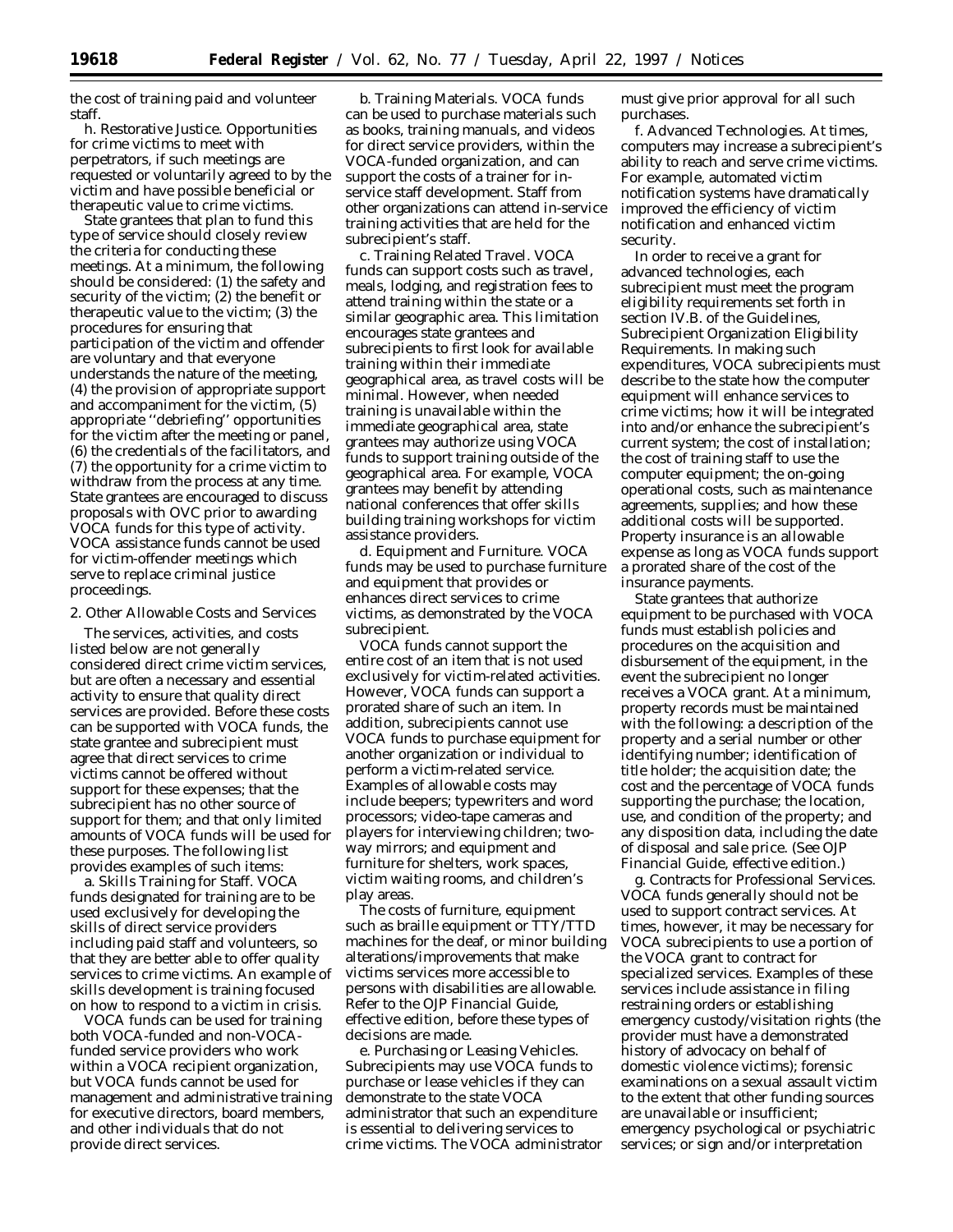for the deaf or for crime victims whose primary language is not English.

Subrecipients are prohibited from using a majority of VOCA funds for contracted services, which contain administrative, overhead, and other indirect costs included in the hourly or daily rate.

h. Operating Costs. Examples of allowable operating costs include supplies; equipment use fees, when supported by usage logs; printing, photocopying, and postage; brochures which describe available services; and books and other victim-related materials. VOCA funds may support administrative time to complete VOCArequired time and attendance sheets and programmatic documentation, reports, and statistics; administrative time to maintain crime victims' records; and the pro-rated share of audit costs.

i. Supervision of Direct Service Providers. State grantees may provide VOCA funds for supervision of direct service providers when they determine that such supervision is necessary and essential to providing direct services to crime victims. For example, a state grantee may determine that using VOCA funds to support a coordinator of volunteers or interns is a cost-effective way of serving more crime victims.

j. Repair and/or Replacement of Essential Items. VOCA funds may be used for repair or replacement of items that contribute to maintaining a healthy and/or safe environment for crime victims, such as a furnace in a shelter. In the event that a vehicle is purchased with VOCA funds, related items, such as routine maintenance and repair costs, and automobile insurance are allowable. State grantees are cautioned to scrutinize each request for expending VOCA funds for such purposes to ensure the following: (1) that the building or vehicle is owned by the subrecipient organization and not rented or leased, (2) all other sources of funding have been exhausted, (3) there is no available option for providing the service in another location, (4) that the cost of the repair or replacement is reasonable considering the value of the building or vehicle, and (5) the cost of the repair or replacement is pro-rated among all sources of income.

k. Public Presentations. VOCA funds may be used to support presentations that are made in schools, community centers, or other public forums, and that are designed to identify crime victims and provide or refer them to needed services. Specifically, activities and costs related to such programs including presentation materials, brochures, and newspaper notices can be supported by VOCA funds.

3. Non-Allowable Costs and Activities

The following services, activities, and costs, although not exhaustive, *cannot* be supported with VOCA victim assistance grant funds at the subgrantee level:

a. Lobbying and Administrative Advocacy. VOCA funds cannot support victim legislation or administrative reform, whether conducted directly or indirectly.

b. Perpetrator Rehabilitation and Counseling. Subrecipients cannot knowingly use VOCA funds to offer rehabilitative services to offenders. Likewise, VOCA funds cannot support services to incarcerated individuals, even when the service pertains to the victimization of that individual.

c. Needs Assessments, Surveys, Evaluations, Studies. VOCA program funds may not be used to pay for efforts conducted by individuals, organizations, task forces, or special commissions to study and/or research particular crime victim issues.

d. Prosecution Activities. VOCA funds cannot be used to pay for activities that are directed at prosecuting an offender and/or improving the criminal justice system's effectiveness and efficiency, such as witness notification and management activities and expert testimony at a trial. In addition, victim witness protection costs and subsequent lodging and meal expenses are considered part of the criminal justice agency's responsibility and cannot be supported with VOCA funds.

e. Fundraising activities.

f. Indirect Organizational Costs. The costs of liability insurance on buildings; capital improvements; security guards and body guards; property losses and expenses; real estate purchases; mortgage payments; and construction may not be supported with VOCA funds.

g. Property Loss. Reimbursing crime victims for expenses incurred as a result of a crime such as insurance deductibles, replacement of stolen property, funeral expenses, lost wages, and medical bills is not allowed.

h. Most Medical Costs. VOCA funds cannot pay for nursing home care (emergency short-term nursing home shelter as described in section IV.E.1.a. is allowable), home health-care costs, in-patient treatment costs, hospital care, and other types of emergency and nonemergency medical and/or dental treatment. VOCA victim assistance grant funds cannot support medical costs resulting from a victimization, except for forensic medical examinations for sexual assault victims.

i. Relocation Expenses. VOCA funds cannot support relocation expenses for crime victims such as moving expenses, security deposits on housing, ongoing rent, and mortgage payments. However, VOCA funds may be used to support staff time in locating resources to assist victims with these expenses.

j. Administrative Staff Expenses. Salaries, fees, and reimbursable expenses associated with administrators, board members, executive directors, consultants, coordinators, and other individuals unless these expenses are incurred while providing direct services to crime victims.

k. Development of Protocols, Interagency Agreements, and Other Working Agreements. These activities benefit crime victims, but they are considered examples of the types of activities that subrecipients undertake as part of their role as a victim services organization, which in turn qualifies them as an eligible VOCA subrecipient.

l. Costs of Sending Individual Crime Victims to Conferences.

m. Activities Exclusively Related to Crime Prevention.

# **V. Program Reporting Requirements**

State grantees must adhere to all reporting requirements and timelines for submitting the required reports, as indicated below. Failure to do so may result in a hold being placed on the drawdown of the current year's funds, a hold being placed on processing the next year's grant award, or can result in the suspension or termination of a grant.

#### *A. Subgrant Award Reports*

A Subgrant Award Report is required for each organization that receives VOCA funds and uses the funds for such allowable expenses including employee salaries, fringe benefits, supplies, and rent. This requirement applies to all state grantee awards including grants, contracts, or subgrants and to all subrecipient organizations.

Subgrant Award Reports are not to be completed for organizations that serve only as conduits for distributing VOCA funds or for organizations that provide limited, emergency services, on an hourly rate, to the VOCA subrecipient organizations. Services and activities that are purchased by a VOCA subrecipient are to be included on the subrecipient's Subgrant Award Report.

#### 1. Reporting Deadline

State grantees are required to submit to OVC, within 90 days of making the subaward, Subgrant Award Report information for each subrecipient of VOCA victim assistance grant funds.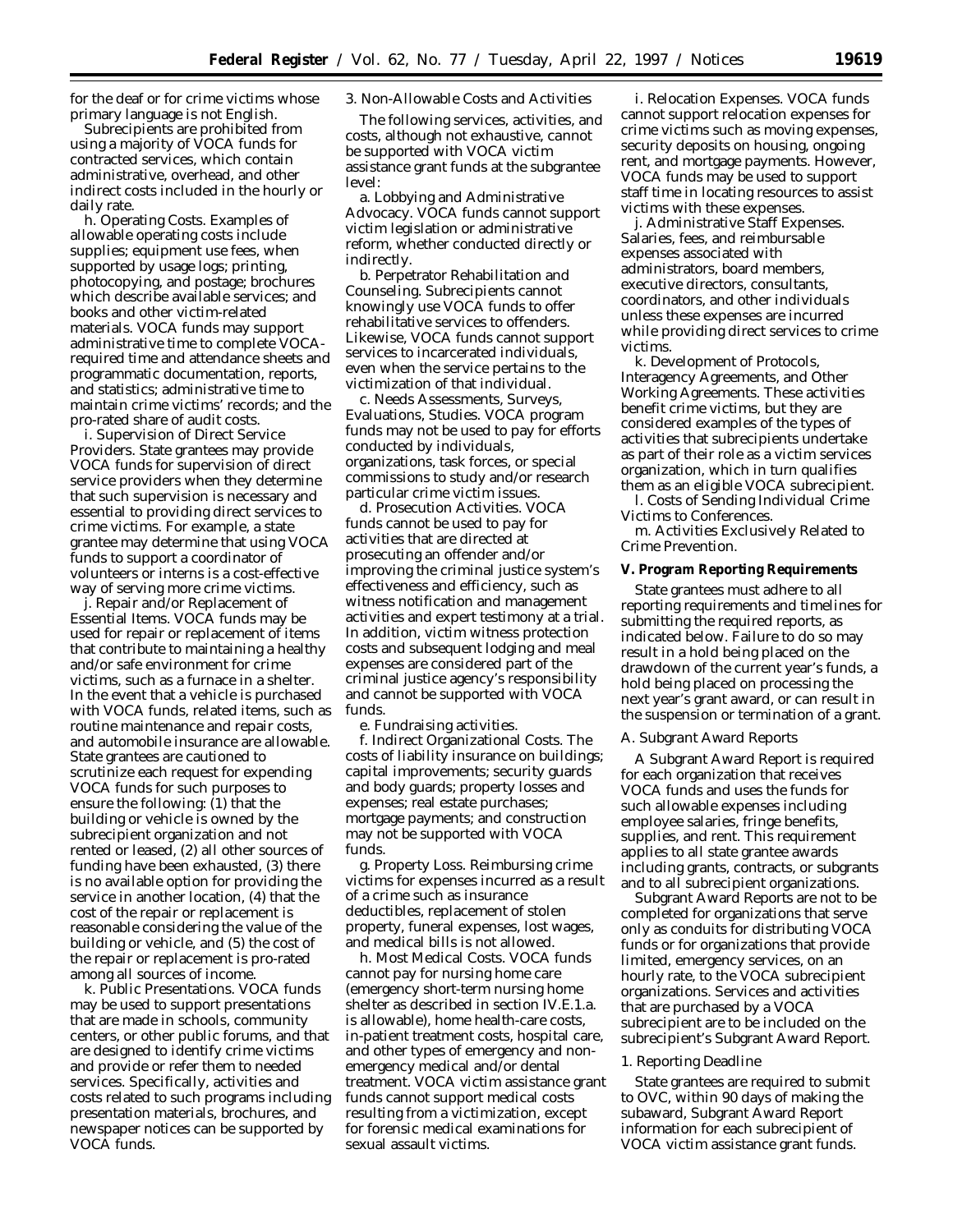## 2. Electronic Submission

State grantees shall transmit their Subgrant Award Report information to OVC via the automated subgrant dial-in system. By utilizing the subgrant dial-in number (1–800/838–0106), grantees can access the system without incurring a long distance telephone charge. States and territories outside of the continental U.S. are exempt from the requirement to use the subdial system, but these grantees must complete and submit the Subgrant Award Report form, OJP 7390/ 2A, for each VOCA subrecipient.

# 3. Changes to Subgrant Award Report

If the Subgrant Award Report information changes by the end of the grant period, state grantees must inform OVC of the changes, by revising the information via the automated subgrant subdial system. The total of all Subgrant Award Reports submitted by the state grantee must agree with the Final Financial Status Report (Standard Form 269A) that is submitted at the end of the grant period.

# *B. Performance Report*

## 1. Reporting Deadline

Each state grantee is required to submit specific grant performance data on the OVC-provided Performance Report, form No. OJP 7390/4, by December 31 of each year.

# 2. Administrative Cost Provision

For those state grantees who opt to use a portion of the VOCA victim assistance grant for administrative costs, the Performance Report will be used to describe how the funds were actually used and the impact of the 5% administrative funds on the state grantee's ability to expand, enhance, and improve services to crime victims. State grantees who choose to use a portion of their VOCA victim assistance grant for administrative costs must maintain a clear audit trail of all costs supported by administrative funds and be able to document the value of the grantee's previous commitment to administering VOCA.

## **VI. Financial Requirements**

As a condition of receiving a grant, state grantees and subrecipients shall adhere to the financial and administrative provisions set forth in the *OJP Financial Guide* and applicable OMB Circulars and Common Rules. The following section describes the audit requirements for state grantees and subrecipients, the completion and submission of Financial Status Reports, and actions that result in termination of advance funding.

# *A. Audit Responsibilities for Grantees and Subrecipients*

Audits of non-profit institutions and institutions of higher education must comply with the organizational audit requirements of OMB Circular A–133, which states that recipients who expend \$300,000 or more during their fiscal year in federal funds during their fiscal year, are required to submit an organization-wide financial and compliance audit report within 13 months after the close of each fiscal year during the term of the award to their cognizant federal agency.

State and local units of government must comply with the organizational audit requirements of OMB circular A– 128, which states that recipients of \$25,000 of federal funds during their fiscal year, are required to submit an audit report to their cognizant agency. Recipients who receive less than \$25,000 in federal funds are exempt from the audit requirement.

### *B. Audit Costs*

Audit costs incurred at the grantee (state) level are determined to be an administrative expense, and may be paid with the allowable five percent for administration. Subrecipients may not use any VOCA funds to pay for administrative costs, including the cost of audits.

# *C. Financial Status Report for State Grantees*

Financial Status Reports (269A) are required from all state agencies. A Financial Status Report shall be submitted to the Office of the Comptroller for each calendar quarter in which the grant is active. This Report is due even though no obligations or expenditures were incurred during the reporting period. Financial Status Reports shall be submitted to the Office of the Comptroller, by the state, within 45 days after the end of each calendar quarter. Calendar quarters end March 31, June 30, September 30, and December 31. A Final Financial Status Report is due 120 days after the end of the VOCA grant.

## *D. Termination of Advance Funding to State Grantees*

If the state grantee receiving cash advances by direct Treasury deposit demonstrates an unwillingness or inability to establish procedures that will minimize the time elapsing between cash advances and disbursements, OJP may terminate advance funding and require the state to finance its operations with its own working capital. Payments to the state will then be made to the state by the

ACH Vendor Express method to reimburse the grantee for actual cash disbursements. It is essential that the grantee organization maintain a minimum of cash on hand and that drawdowns of cash are made only when necessary for disbursements.

### **VII. Monitoring**

# *A. Office of the Comptroller*

The Office of the Comptroller conducts periodic reviews of the financial policies, procedures, and records of VOCA grantees and subrecipients. Therefore, upon request, state grantees and subrecipients must allow authorized representatives to access and examine all records, books, papers, case files, or documents related to the grant, use of administrative funds, and all subawards.

# *B. Office for Victims of Crime*

OVC conducts on-site monitoring in which each state grantee is visited a minimum of once every three years. While on site, OVC personnel will review various documents and files such as (1) program manuals and procedures governing the VOCA grant program; (2) reports for the grantee and all VOCA subrecipients; (3) the state grantee's VOCA application kit, procedures, and guidelines for subawarding VOCA funds; and (4) all other state grantee and subrecipient records and files.

In addition, OVC will visit selected subrecipients and will review similar documents such as (1) reports; (2) policies and procedures governing the organization and the VOCA funds; (3) programmatic records of victims' services; and (4) timekeeping records and other supporting documentation for costs supported by VOCA funds.

# **VIII. Suspension and Termination of Funding**

If, after notice and opportunity for a hearing, OVC finds that a state has failed to comply substantially with VOCA, the OJP Financial Guide (effective edition), the Final Program Guidelines, or any implementing regulation or requirement, OVC may suspend or terminate funding to the state and/or take other appropriate action. At such time, states may request a hearing on the justification for the suspension and/or termination of VOCA funds. VOCA subrecipients, within the state, may not request a hearing at the federal level. However, VOCA subrecipients who believe that the state grantee has violated a program and/or financial requirement are not precluded